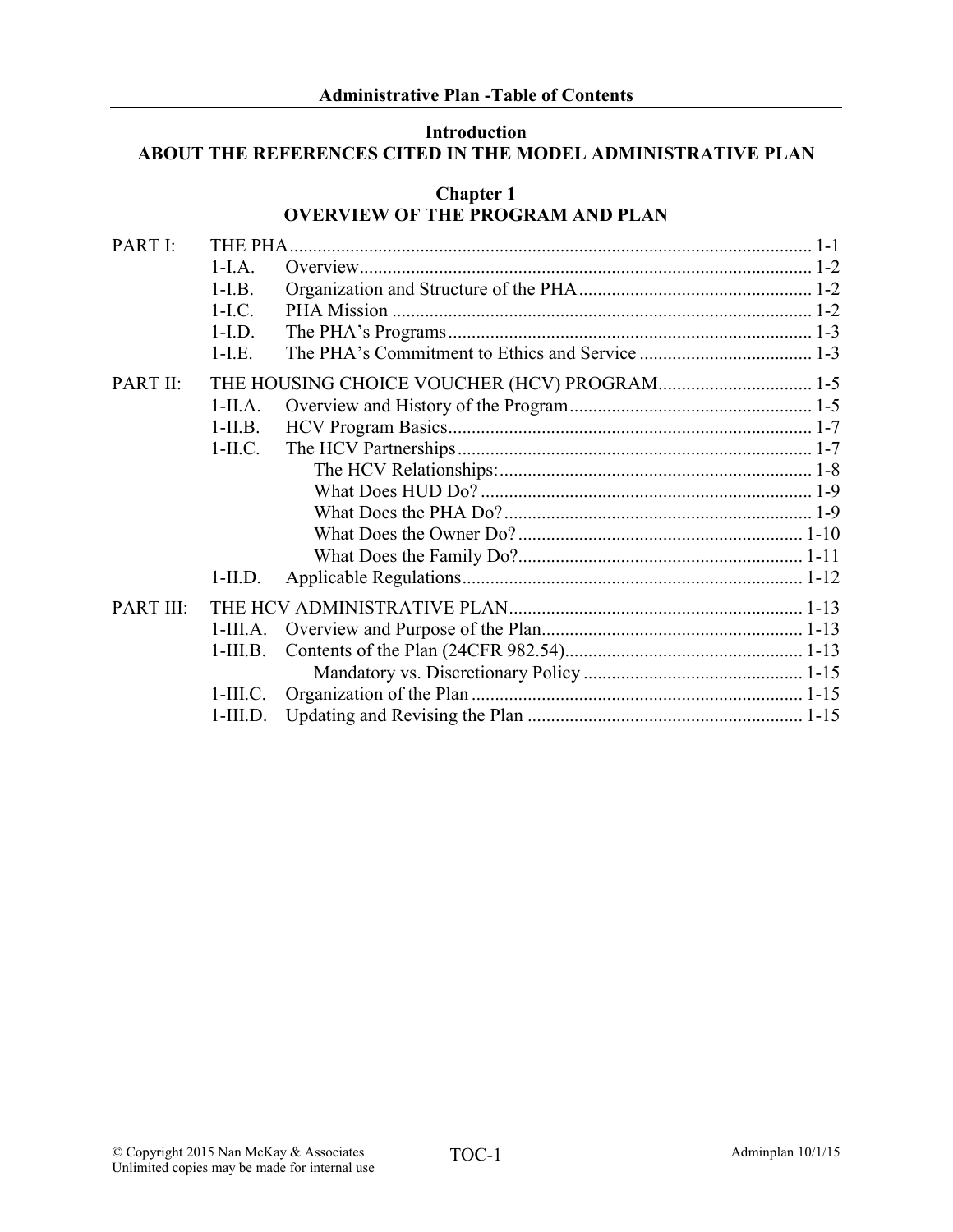# Chapter 2 FAIR HOUSING AND EQUAL OPPORTUNITY

| PART I:         |            |                                                             |  |
|-----------------|------------|-------------------------------------------------------------|--|
|                 | $2-I.A.$   |                                                             |  |
|                 | $2-I.B.$   |                                                             |  |
|                 |            |                                                             |  |
|                 |            |                                                             |  |
| <b>PART II:</b> |            |                                                             |  |
|                 | $2-IIA$ .  |                                                             |  |
|                 | $2-II.B.$  |                                                             |  |
|                 |            |                                                             |  |
|                 | $2-IL$ C.  |                                                             |  |
|                 | $2-II.D.$  |                                                             |  |
|                 | $2-II.E.$  | Approval/Denial of a Requested Accommodation                |  |
|                 |            | [Joint Statement of the Departments of HUD and Justice:     |  |
|                 |            | Reasonable Accommodations under the Fair Housing Act,       |  |
|                 |            |                                                             |  |
|                 | $2-II.F.$  | Program Accessibility for Persons with Hearing              |  |
|                 |            |                                                             |  |
|                 | $2-IL$ G.  |                                                             |  |
|                 | $2-II.H.$  |                                                             |  |
| PART III:       |            | IMPROVING ACCESS TO SERVICES FOR PERSONS WITH LIMITED       |  |
|                 |            |                                                             |  |
|                 | $2-III.A.$ |                                                             |  |
|                 | $2-III.B.$ |                                                             |  |
|                 | $2-III.C.$ |                                                             |  |
|                 | $2-III.D.$ |                                                             |  |
|                 |            | Exhibit 2-1: Definition of a Person with a Disability Under |  |
|                 |            |                                                             |  |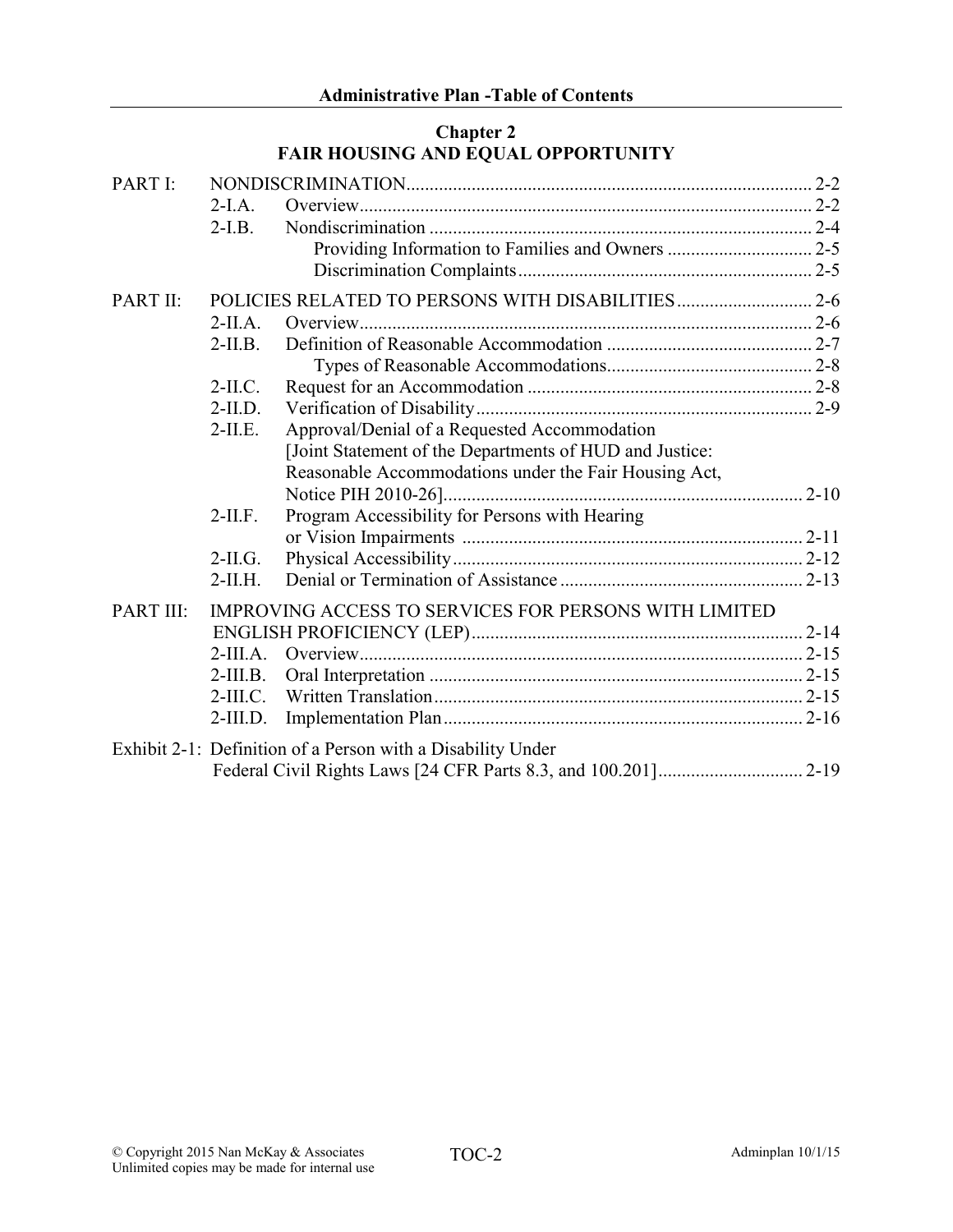# Chapter 3 ELIGIBILITY

| PART I: |           |                                                              |  |
|---------|-----------|--------------------------------------------------------------|--|
|         | $3-I.A.$  |                                                              |  |
|         | $3-I.B.$  | Family and Household [24 CFR 982.201(c); FR Notice 02/03/12; |  |
|         |           |                                                              |  |
|         |           |                                                              |  |
|         |           |                                                              |  |
|         | $3-I.C.$  | Family Breakup and Remaining Member of Tenant Family 3-3     |  |
|         |           |                                                              |  |
|         |           | Remaining Member of a Tenant Family [24 CFR 5.403]  3-3      |  |
|         | $3-I.D.$  |                                                              |  |
|         | $3-I.E.$  |                                                              |  |
|         | $3-I.F.$  |                                                              |  |
|         |           |                                                              |  |
|         | $3-I.G.$  |                                                              |  |
|         | $3-I.H.$  | Elderly and Near-Elderly Persons, and Elderly Family         |  |
|         |           |                                                              |  |
|         |           |                                                              |  |
|         |           |                                                              |  |
|         |           |                                                              |  |
|         | $3-I.I.$  | Persons with Disabilities and Disabled Family [24 CFR 5.403, |  |
|         |           |                                                              |  |
|         |           |                                                              |  |
|         |           |                                                              |  |
|         | $3-I.J.$  |                                                              |  |
|         | 3.I.K.    |                                                              |  |
|         | $3$ -I.L. |                                                              |  |
|         |           | Definitions of Temporarily and Permanently Absent3-7         |  |
|         |           |                                                              |  |
|         |           | Absences Due to Placement in Foster Care [24 CFR 5.403] 3-8  |  |
|         |           |                                                              |  |
|         |           | Family Members Permanently Confined for Medical Reasons      |  |
|         |           |                                                              |  |
|         |           | Return of Permanently Absent Family Members  3-8             |  |
|         | $3-I.M.$  |                                                              |  |
|         |           |                                                              |  |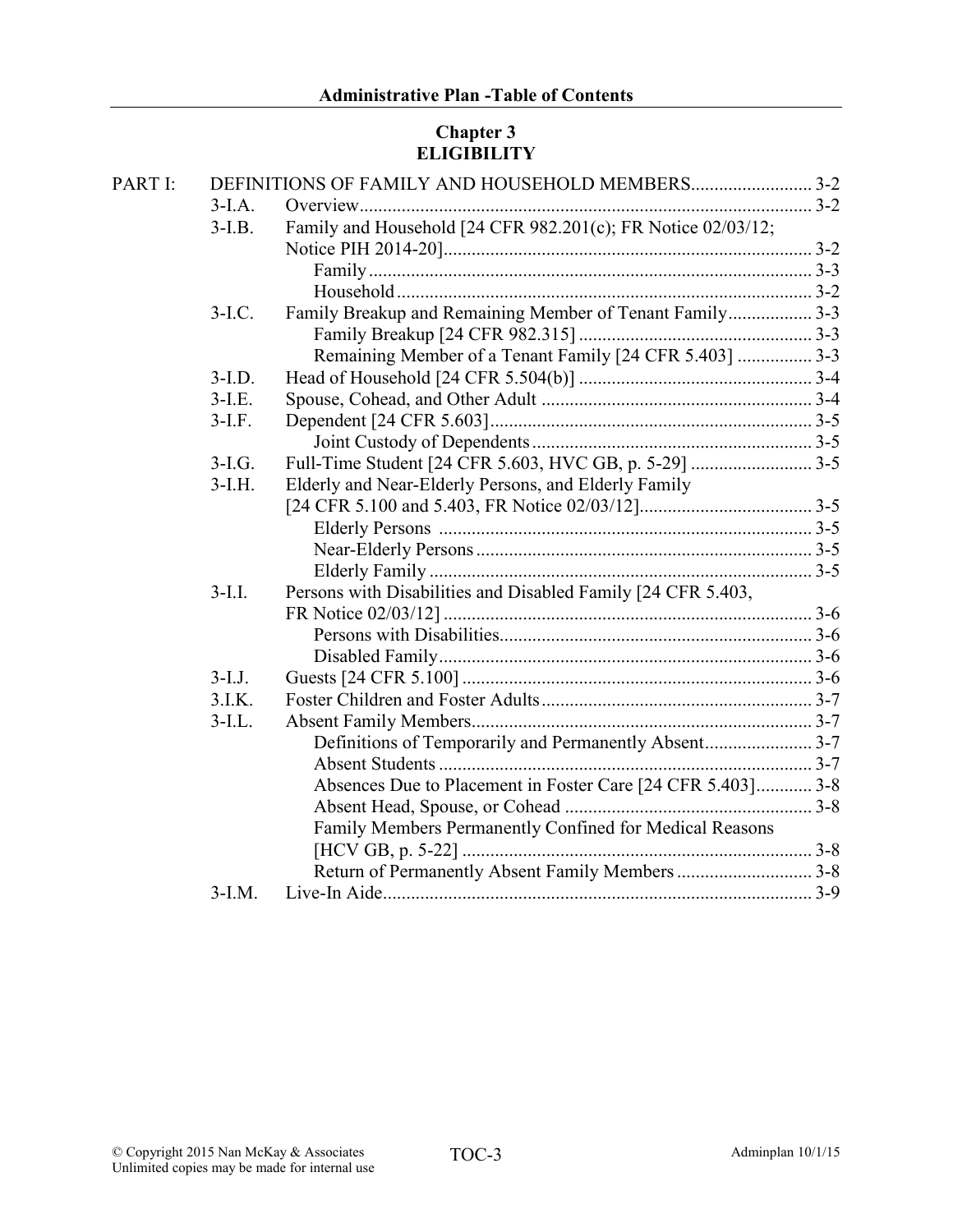| PART II:  |             |                                                                        |  |
|-----------|-------------|------------------------------------------------------------------------|--|
|           | $3$ -II.A.  |                                                                        |  |
|           |             |                                                                        |  |
|           |             |                                                                        |  |
|           |             |                                                                        |  |
|           |             | Using Income Limits for Targeting [24 CFR 982.201] 3-11                |  |
|           | $3-II.B.$   | Citizenship or Eligible Immigration Status [24 CFR 5, Subpart E]  3-12 |  |
|           |             |                                                                        |  |
|           |             |                                                                        |  |
|           |             |                                                                        |  |
|           |             | Timeframe for Determination of Citizenship Status                      |  |
|           |             |                                                                        |  |
|           | $3-II.C.$   | Social Security Numbers [24 CFR 5.216 and 5.218,                       |  |
|           |             |                                                                        |  |
|           | $3-II.D.$   | Family Consent to Release of Information [24 CFR 5.230;                |  |
|           |             |                                                                        |  |
|           | $3$ -II.E.  | Students Enrolled In Institutions of Higher Education                  |  |
|           |             |                                                                        |  |
|           |             |                                                                        |  |
|           |             |                                                                        |  |
| PART III: |             |                                                                        |  |
|           | $3-III.A.$  |                                                                        |  |
|           |             | Forms of Denial [24 CFR 982.552(a)(2); HCV GB, p. 5-35]  3-20          |  |
|           |             | Prohibited Reasons for Denial of Program Assistance                    |  |
|           |             |                                                                        |  |
|           | $3$ -III.B. |                                                                        |  |
|           | $3$ -III.C. |                                                                        |  |
|           |             |                                                                        |  |
|           |             | Previous Behavior in Assisted Housing [24 CFR 982.552(c)] 3-25         |  |
|           | $3$ -III.D. |                                                                        |  |
|           |             |                                                                        |  |
|           |             | Screening for Suitability as a Tenant [24 CFR 982.307] 3-27            |  |
|           | $3$ -III.E. |                                                                        |  |
|           |             |                                                                        |  |
|           |             | Consideration of Circumstances [24 CFR 982.552(c)(2)] 3-28             |  |
|           |             | Removal of a Family Member's Name from the Application 3-30            |  |
|           |             | Reasonable Accommodation [24 CFR 982.552(c)(2)(iv)]  3-30              |  |
|           | $3$ -III.F. |                                                                        |  |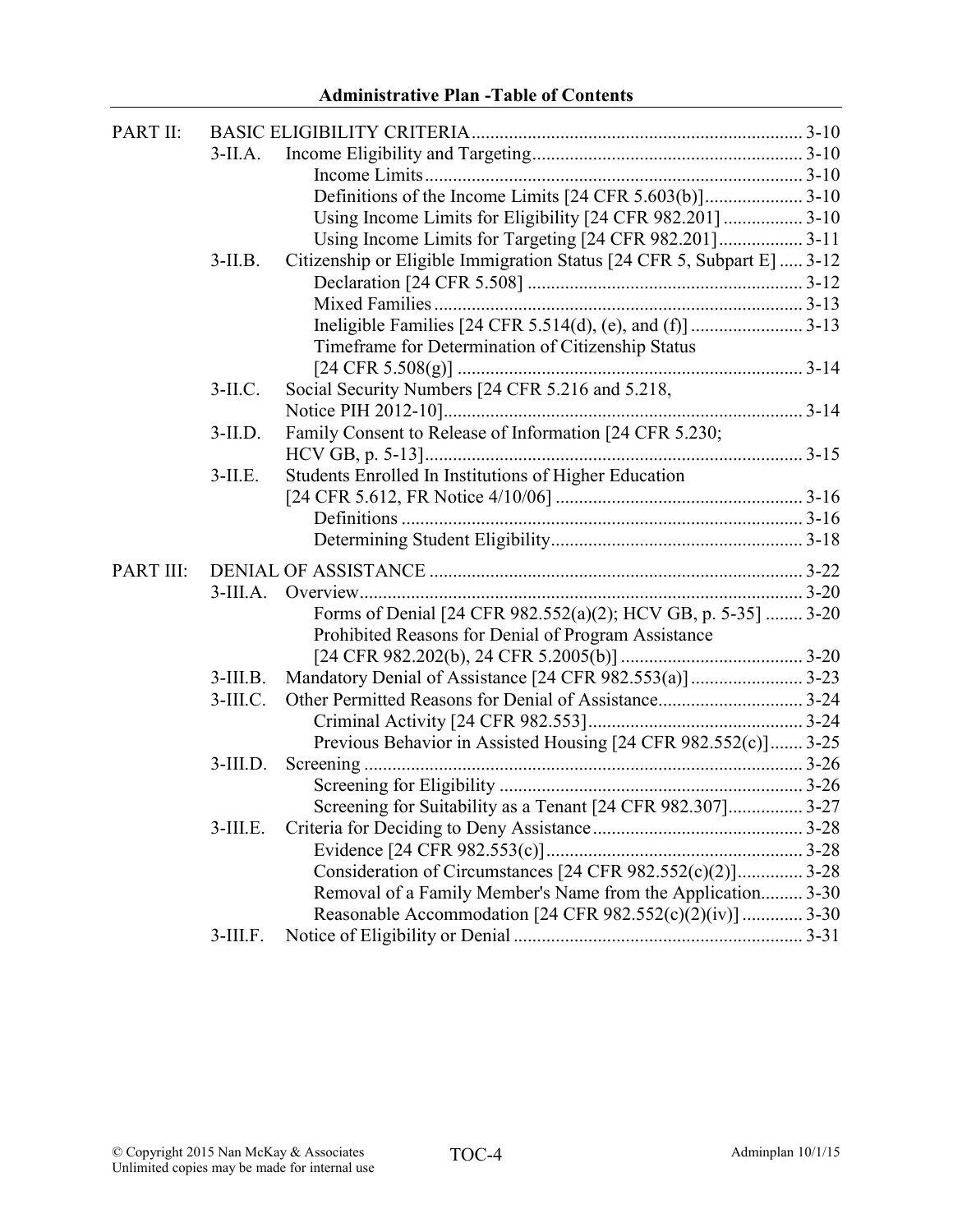| <b>Administrative Plan -Table of Contents</b>                                                                                                                                                                         |           |  |
|-----------------------------------------------------------------------------------------------------------------------------------------------------------------------------------------------------------------------|-----------|--|
| Prohibition Against Denial of Assistance to Victims of Domestic<br>$3-III.G.$                                                                                                                                         |           |  |
| Violence, Dating Violence, Sexual Assault, and Stalking3-32                                                                                                                                                           |           |  |
|                                                                                                                                                                                                                       |           |  |
|                                                                                                                                                                                                                       | $.3 - 33$ |  |
|                                                                                                                                                                                                                       |           |  |
|                                                                                                                                                                                                                       |           |  |
|                                                                                                                                                                                                                       |           |  |
| Exhibit 3-2: Definition of Institution of Higher Education [20 U.S.C 1001 and 1002]  3-37<br>Eligibility of Students for Assisted Housing Under Section 8<br>of the U.S. Housing Act of 1937; Supplementary Guidance; |           |  |
|                                                                                                                                                                                                                       |           |  |

#### © Copyright 2015 Nan McKay & Associates  $TOC-5$  Adminimilan 10/1/15 Unlimited copies may be made for internal use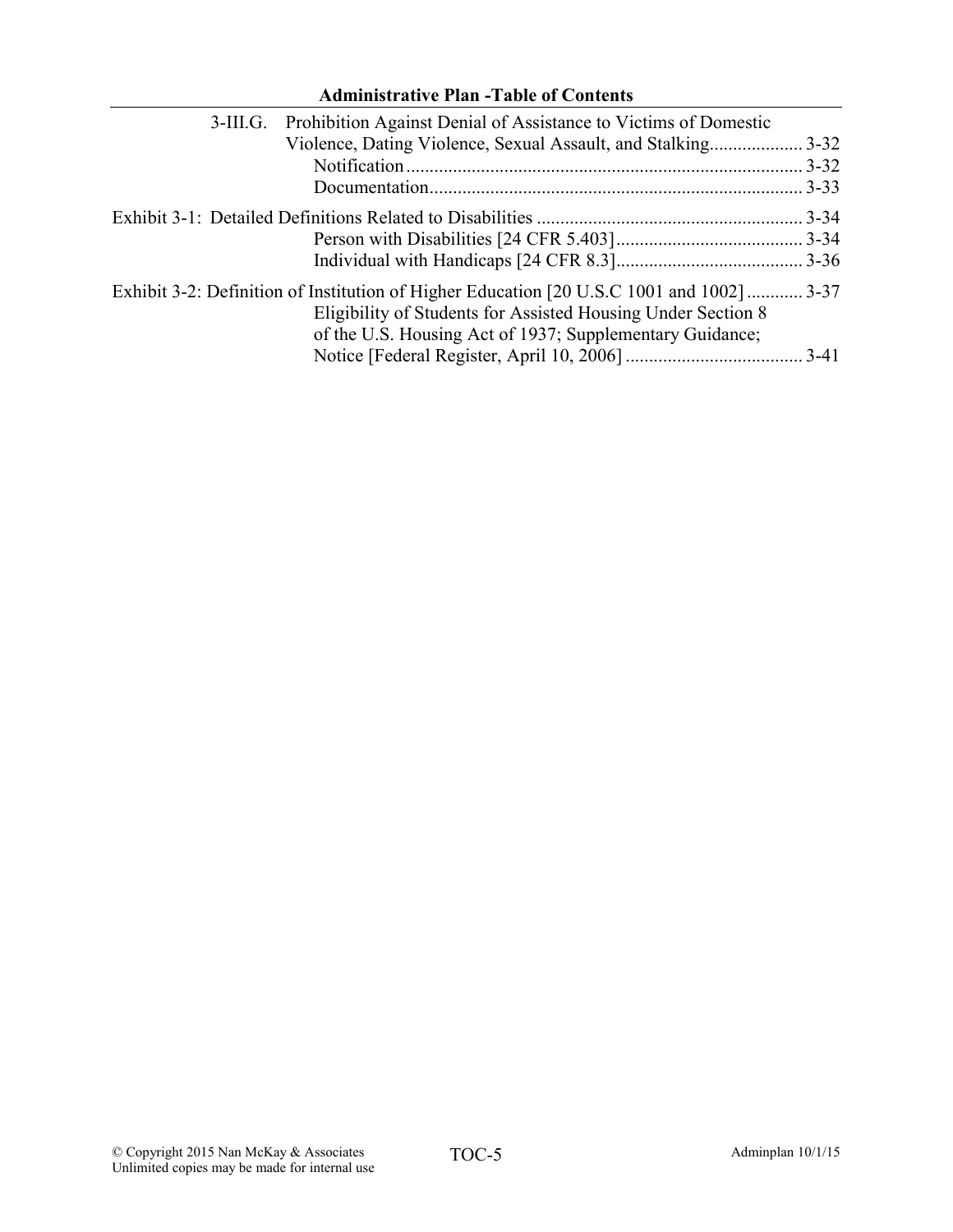# Chapter 4 APPLICATIONS, WAITING LIST AND TENANT SELECTION PART I: THE APPLICATION PROCESS ........................................................................... 4-2 4-I.A. Overview................................................................................................. 4-2 4-I.B. Applying for Assistance [HCV GB, pp. 4-11 – 4-16, Notice PIH 2009-36].................................. 4-2 4-I.C. Accessibility of the Application Process................................................ 4-3 Elderly and Disabled Populations [24 CFR 8 and HCV GB, pp. 4-11 – 4-13] ................................................................................ 4-3 Limited English Proficiency............................................................. 4-3 4-I.D. Placement on the Waiting List................................................................ 4-4 Ineligible for Placement on the Waiting List.................................... 4-4 Eligible for Placement on the Waiting List ...................................... 4-4 PART II: MANAGING THE WAITING LIST...................................................................... 4-5 4-II.A. Overview................................................................................................. 4-5 4-II.B. Organization of the Waiting List [24 CFR 982.204 and 205]................ 4-5 4-II.C. Opening and Closing the Waiting List [24 CFR 982.206]..................... 4-7 Closing the Waiting List................................................................... 4-7 Reopening the Waiting List.............................................................. 4-7 4-II.D. Family Outreach [HCV GB, pp. 4-2 to 4-4]........................................... 4-9 4-II.E. Reporting Changes in Family Circumstances....................................... 4-10 4-II.F. Updating the Waiting List [24 CFR 982.204] ...................................... 4-10 Purging the Waiting List................................................................. 4-10 Removal from the Waiting List ...................................................... 4-10 PART III: SELECTION FOR HCV ASSISTANCE ............................................................. 4-12 4-III.A. Overview............................................................................................... 4-12 4-III.B. Selection and HCV Funding Sources................................................... 4-12 Special Admissions [24 CFR 982.203] .......................................... 4-12 Targeted Funding [24 CFR 982.204(e)]......................................... 4-14 Regular HCV Funding.................................................................... 4-14 4-III.C. Selection Method.................................................................................. 4-15 Local Preferences [24 CFR 982.207; HCV p. 4-16] ...................... 4-15 Income Targeting Requirement [24 CFR 982.201(b)(2)]............... 4-15 Order of Selection........................................................................... 4-17 4-III.D. Notification of Selection....................................................................... 4-18

4-III.E. The Application Interview.................................................................... 4-18 4-III.F. Completing the Application Process .................................................... 4-20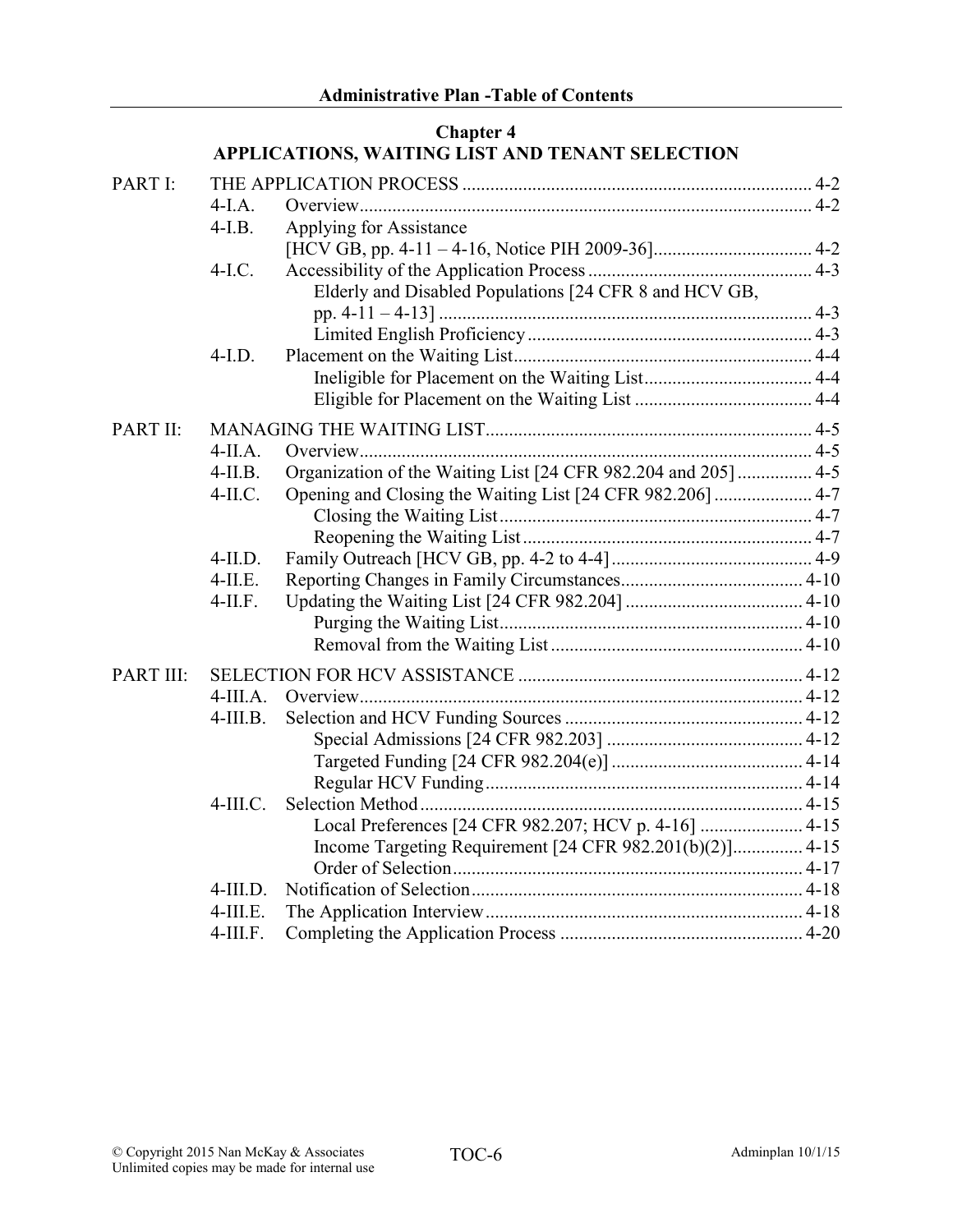# Chapter 5 BRIEFINGS AND VOUCHER ISSUANCE

| PART I:  |            |                                                      |  |
|----------|------------|------------------------------------------------------|--|
|          | $5-I.A.$   |                                                      |  |
|          | $5-I.B.$   |                                                      |  |
|          |            |                                                      |  |
|          |            |                                                      |  |
|          |            |                                                      |  |
|          |            |                                                      |  |
|          | $5-I.C.$   |                                                      |  |
|          |            | Time Frames for Reporting Changes Required by Family |  |
|          |            |                                                      |  |
|          |            |                                                      |  |
| PART II: |            |                                                      |  |
|          | $5-II.A.$  |                                                      |  |
|          | $5-II.B.$  |                                                      |  |
|          | $5-II.C.$  |                                                      |  |
|          | $5-II.D.$  |                                                      |  |
|          | $5$ -II.E. |                                                      |  |
|          |            |                                                      |  |
|          |            |                                                      |  |
|          |            |                                                      |  |
|          |            |                                                      |  |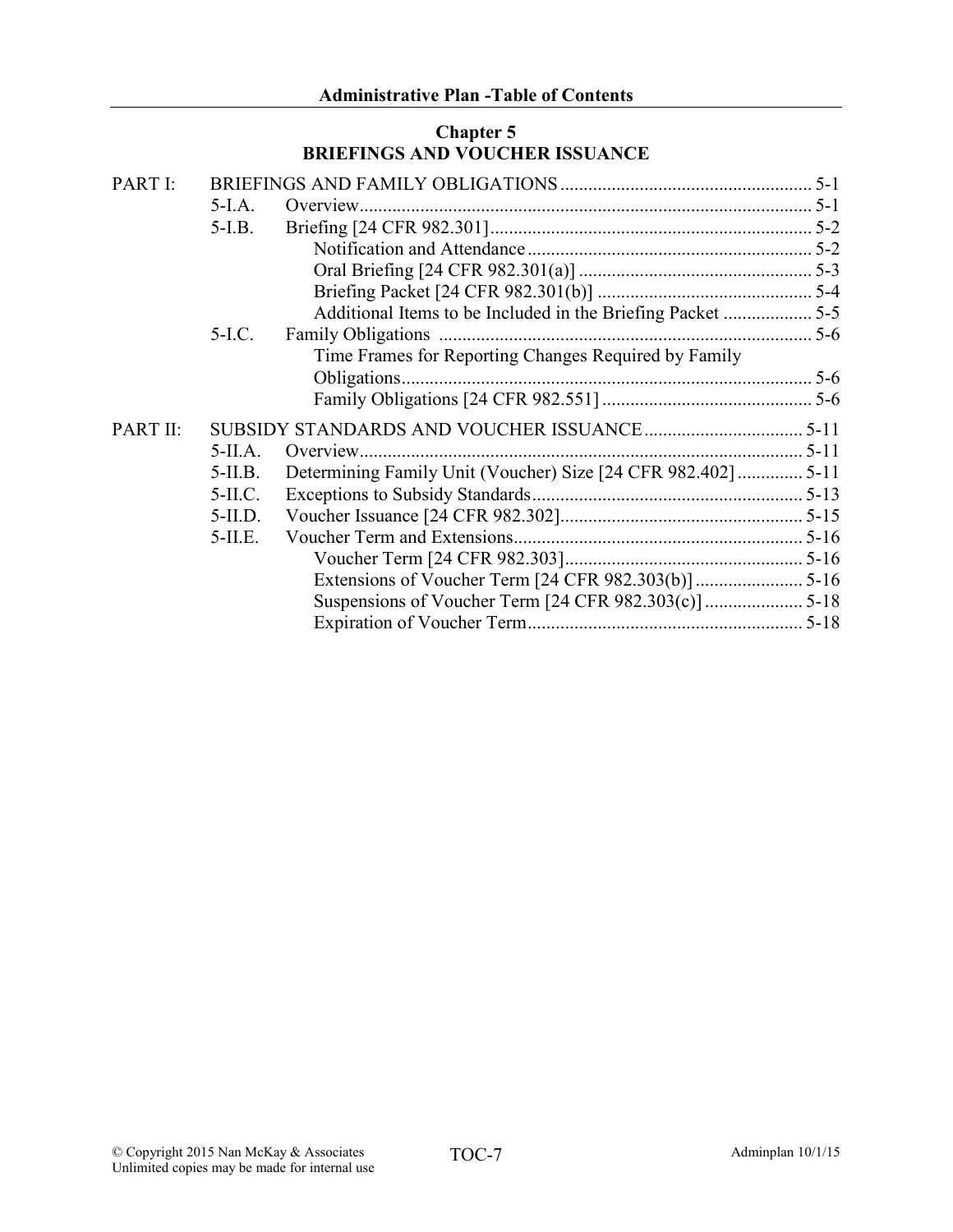#### Chapter 6 INCOME AND SUBSIDY DETERMINATIONS [24 CFR Part 5, Subparts E and F; 24 CFR 982]

| PART I: |          |                                                             |  |
|---------|----------|-------------------------------------------------------------|--|
|         | $6-I.A.$ |                                                             |  |
|         | $6-I.B.$ |                                                             |  |
|         |          | Summary of Income Included and Excluded by Person 6-3       |  |
|         |          |                                                             |  |
|         |          | Family Members Permanently Confined for Medical Reasons 6-5 |  |
|         |          |                                                             |  |
|         |          |                                                             |  |
|         | $6-I.C.$ |                                                             |  |
|         |          |                                                             |  |
|         |          |                                                             |  |
|         | $6-I.D.$ |                                                             |  |
|         |          |                                                             |  |
|         |          | Types of Earned Income Not Counted in Annual Income  6-9    |  |
|         | $6-I.E.$ | Earned Income Disallowance for Persons with Disabilities    |  |
|         |          |                                                             |  |
|         |          |                                                             |  |
|         |          |                                                             |  |
|         | $6-I.F.$ |                                                             |  |
|         |          |                                                             |  |
|         |          |                                                             |  |
|         |          |                                                             |  |
|         |          |                                                             |  |
|         |          |                                                             |  |
|         |          |                                                             |  |
|         | $6-I.G.$ |                                                             |  |
|         |          |                                                             |  |
|         |          |                                                             |  |
|         |          |                                                             |  |
|         | $6-I.H.$ |                                                             |  |
|         |          |                                                             |  |
|         |          | Lump-Sum Payments for the Delayed Start of a                |  |
|         |          |                                                             |  |
|         |          | Treatment of Overpayment Deductions from                    |  |
|         |          |                                                             |  |
|         |          |                                                             |  |
|         | $6-I.I.$ |                                                             |  |
|         | $6-I.J.$ |                                                             |  |
|         |          |                                                             |  |
|         |          | Sanctions Resulting in the Reduction of Welfare Benefits    |  |
|         |          |                                                             |  |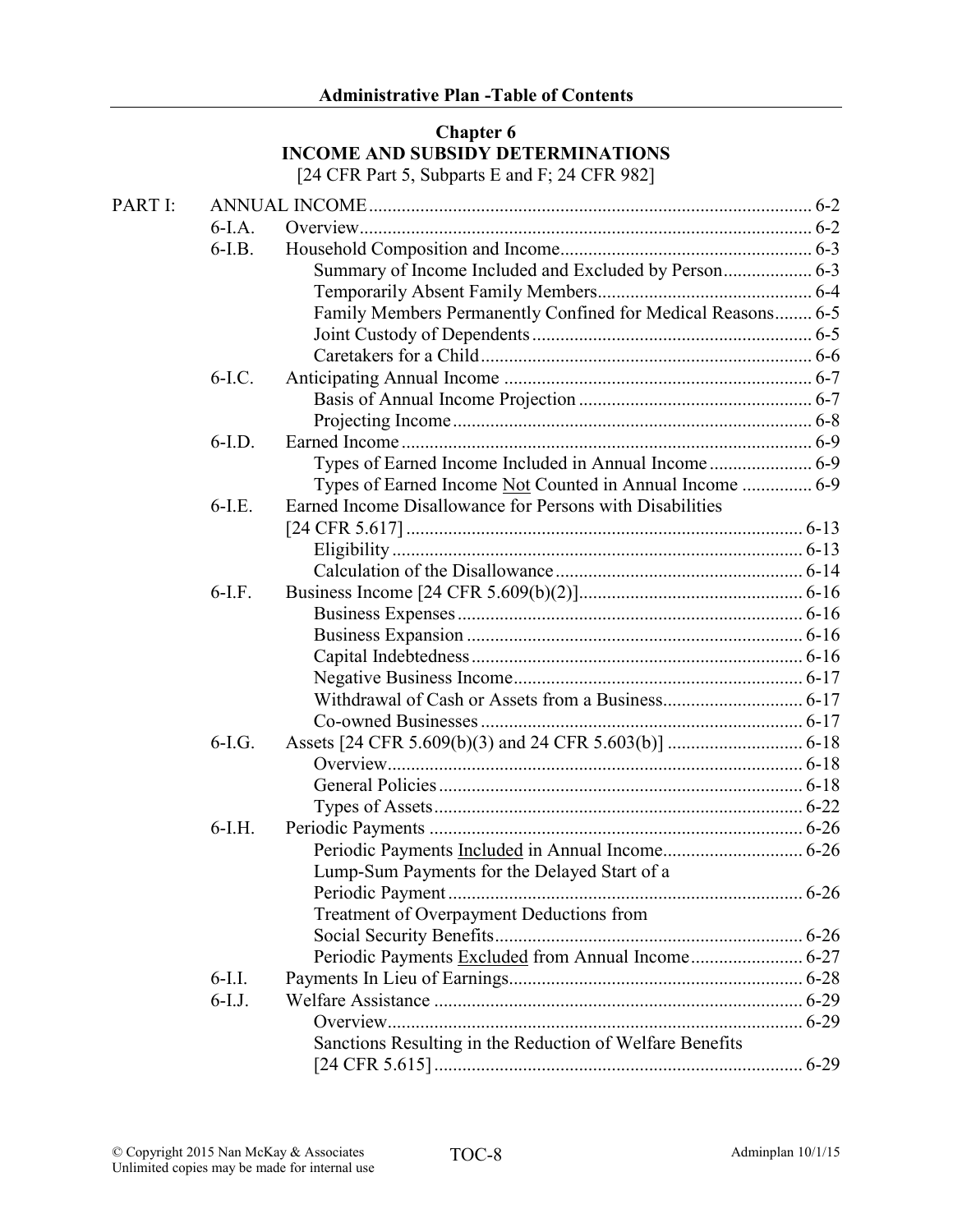|          |            | иншын айус 1 кm -1 арк от Conwins                               |  |
|----------|------------|-----------------------------------------------------------------|--|
|          | $6-I.K.$   | Periodic and Determinable Allowances [24 CFR 5.609(b)(7)]  6-30 |  |
|          |            |                                                                 |  |
|          |            |                                                                 |  |
|          | $6$ -I.L.  | Student Financial Assistance [24 CFR 5.609(b)(9)                |  |
|          |            |                                                                 |  |
|          |            | Student Financial Assistance Included in Annual Income          |  |
|          |            |                                                                 |  |
|          |            | Student Financial Assistance Excluded from Annual Income        |  |
|          |            |                                                                 |  |
|          | $6-I.M.$   |                                                                 |  |
| PART II: |            |                                                                 |  |
|          | $6$ -II.A. |                                                                 |  |
|          |            |                                                                 |  |
|          |            |                                                                 |  |
|          | $6$ -II.B. |                                                                 |  |
|          | $6-II.C.$  |                                                                 |  |
|          | $6$ -II.D. |                                                                 |  |
|          |            |                                                                 |  |
|          |            | Summary of Allowable Medical Expenses from IRS                  |  |
|          |            |                                                                 |  |
|          |            | Families That Qualify for Both Medical and Disability           |  |
|          |            |                                                                 |  |
|          | $6$ -II.E. | Disability Assistance Expenses Deduction [24 CFR 5.603(b) and   |  |
|          |            |                                                                 |  |
|          |            | Earned Income Limit on the Disability Assistance                |  |
|          |            |                                                                 |  |
|          |            |                                                                 |  |
|          |            |                                                                 |  |
|          |            | Families That Qualify for Both Medical and Disability           |  |
|          |            |                                                                 |  |
|          | $6$ -II.F. |                                                                 |  |
|          |            |                                                                 |  |
|          |            |                                                                 |  |
|          |            | Earned Income Limit on Child Care Expense Deduction  6-45       |  |
|          |            |                                                                 |  |
|          |            |                                                                 |  |

# Administrative Plan -Table of Contents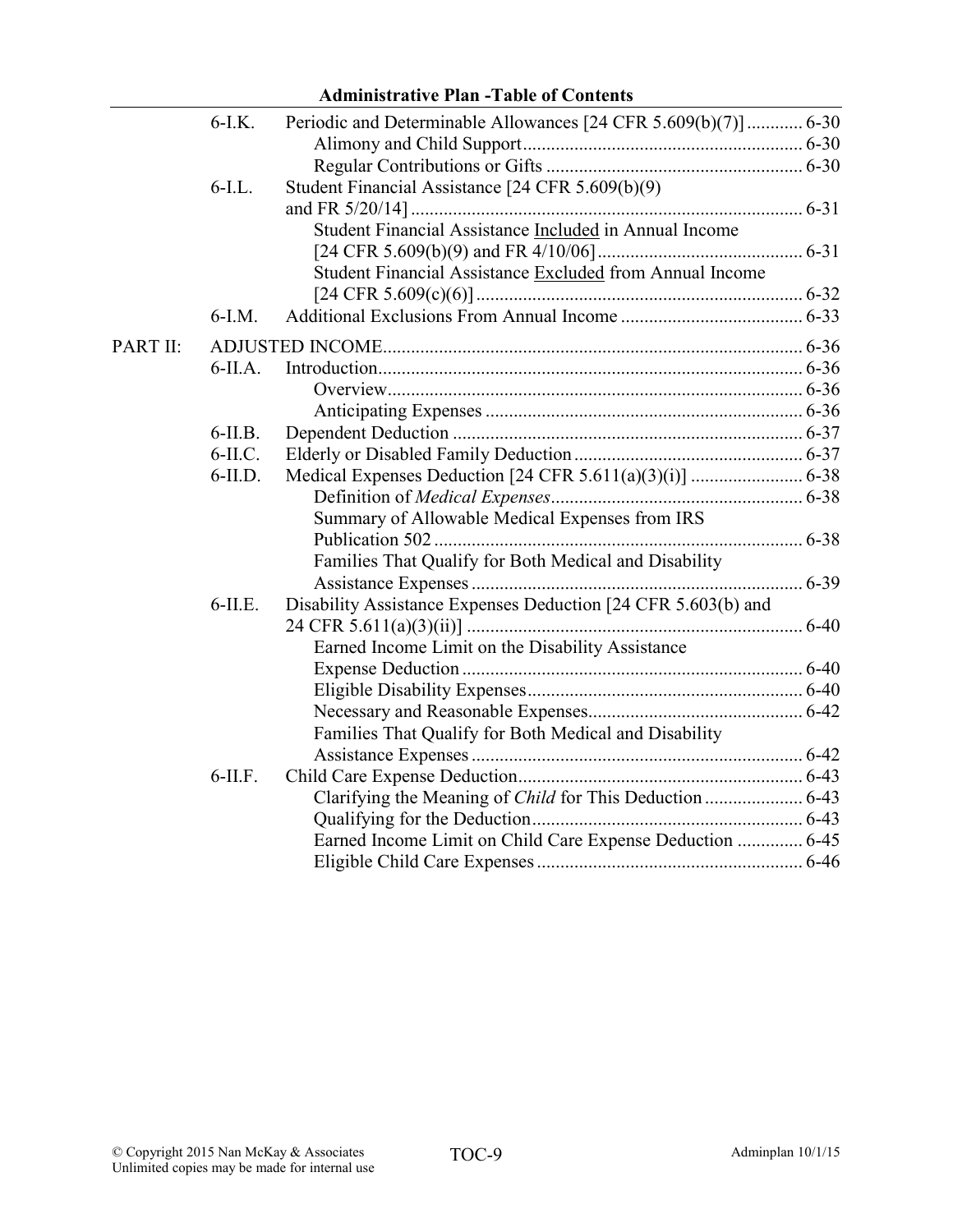| <b>PART III:</b> |             |                                                                 |  |
|------------------|-------------|-----------------------------------------------------------------|--|
|                  |             |                                                                 |  |
|                  |             |                                                                 |  |
|                  |             |                                                                 |  |
|                  |             |                                                                 |  |
|                  |             |                                                                 |  |
|                  | $6$ -III.B. | Financial Hardships Affecting Minimum Rent [24 CFR 5.630]  6-50 |  |
|                  |             |                                                                 |  |
|                  |             |                                                                 |  |
|                  |             |                                                                 |  |
|                  | $6$ -III.C. |                                                                 |  |
|                  |             |                                                                 |  |
|                  |             |                                                                 |  |
|                  |             |                                                                 |  |
|                  | $6$ -III.D. |                                                                 |  |
|                  |             |                                                                 |  |
|                  |             |                                                                 |  |
|                  |             |                                                                 |  |
|                  | $6$ -III.E. |                                                                 |  |
|                  |             |                                                                 |  |
|                  |             |                                                                 |  |
|                  |             |                                                                 |  |
|                  |             |                                                                 |  |
|                  |             |                                                                 |  |
|                  |             |                                                                 |  |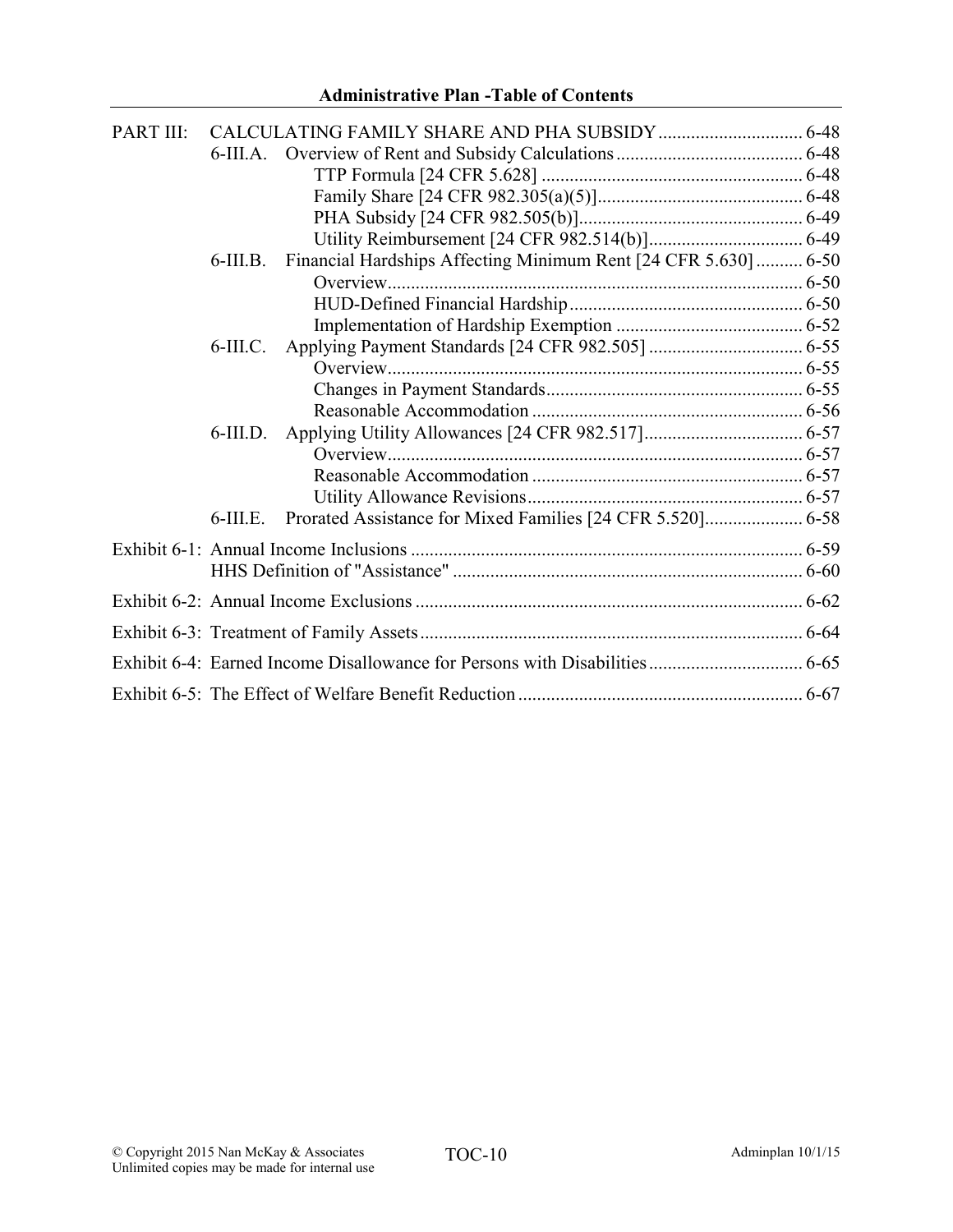# Chapter 7 VERIFICATION

|          |           | [24 CFR 982.516, 24 CFR 982.551, 24 CFR 5.230, Notice PIH 2010-19] |  |
|----------|-----------|--------------------------------------------------------------------|--|
| PART I:  |           |                                                                    |  |
|          | $7-I.A.$  | Family Consent to Release of Information [24 CFR 982.516           |  |
|          |           |                                                                    |  |
|          |           |                                                                    |  |
|          |           |                                                                    |  |
|          | $7-I.B.$  |                                                                    |  |
|          |           | HUD's Verification Hierarchy [Notice PIH 2010-19]  7-2             |  |
|          |           |                                                                    |  |
|          |           |                                                                    |  |
|          | $7-I.C.$  |                                                                    |  |
|          |           | Upfront Income Verification Using HUD's Enterprise Income          |  |
|          |           |                                                                    |  |
|          |           | <b>Upfront Income Verification Using Non-HUD</b>                   |  |
|          |           |                                                                    |  |
|          | $7-I.D.$  |                                                                    |  |
|          |           | Written Third-Party Verification [Notice PIH 2010-19]  7-7         |  |
|          |           |                                                                    |  |
|          |           |                                                                    |  |
|          |           | When Third-Party Verification is Not Required                      |  |
|          |           |                                                                    |  |
|          | $7-I.E.$  |                                                                    |  |
| PART II: |           |                                                                    |  |
|          | $7-IIA.$  |                                                                    |  |
|          | $7-II.B.$ | Social Security Numbers [24 CFR 5.216, Notice PIH 2012-10] 7-11    |  |
|          | $7-II.C.$ |                                                                    |  |
|          | $7-II.D.$ |                                                                    |  |
|          |           |                                                                    |  |
|          |           |                                                                    |  |
|          |           |                                                                    |  |
|          |           |                                                                    |  |
|          | $7-II.E.$ |                                                                    |  |
|          |           |                                                                    |  |
|          |           | Restrictions on Assistance to Students Enrolled in                 |  |
|          |           |                                                                    |  |
|          | $7-II.F.$ |                                                                    |  |
|          |           | Family Members Receiving SSA Disability Benefits  7-17             |  |
|          |           | Family Members Not Receiving SSA Disability Benefits  7-17         |  |
|          | $7-ILG.$  |                                                                    |  |
|          |           |                                                                    |  |
|          |           |                                                                    |  |
|          |           |                                                                    |  |
|          | $7-II.H.$ |                                                                    |  |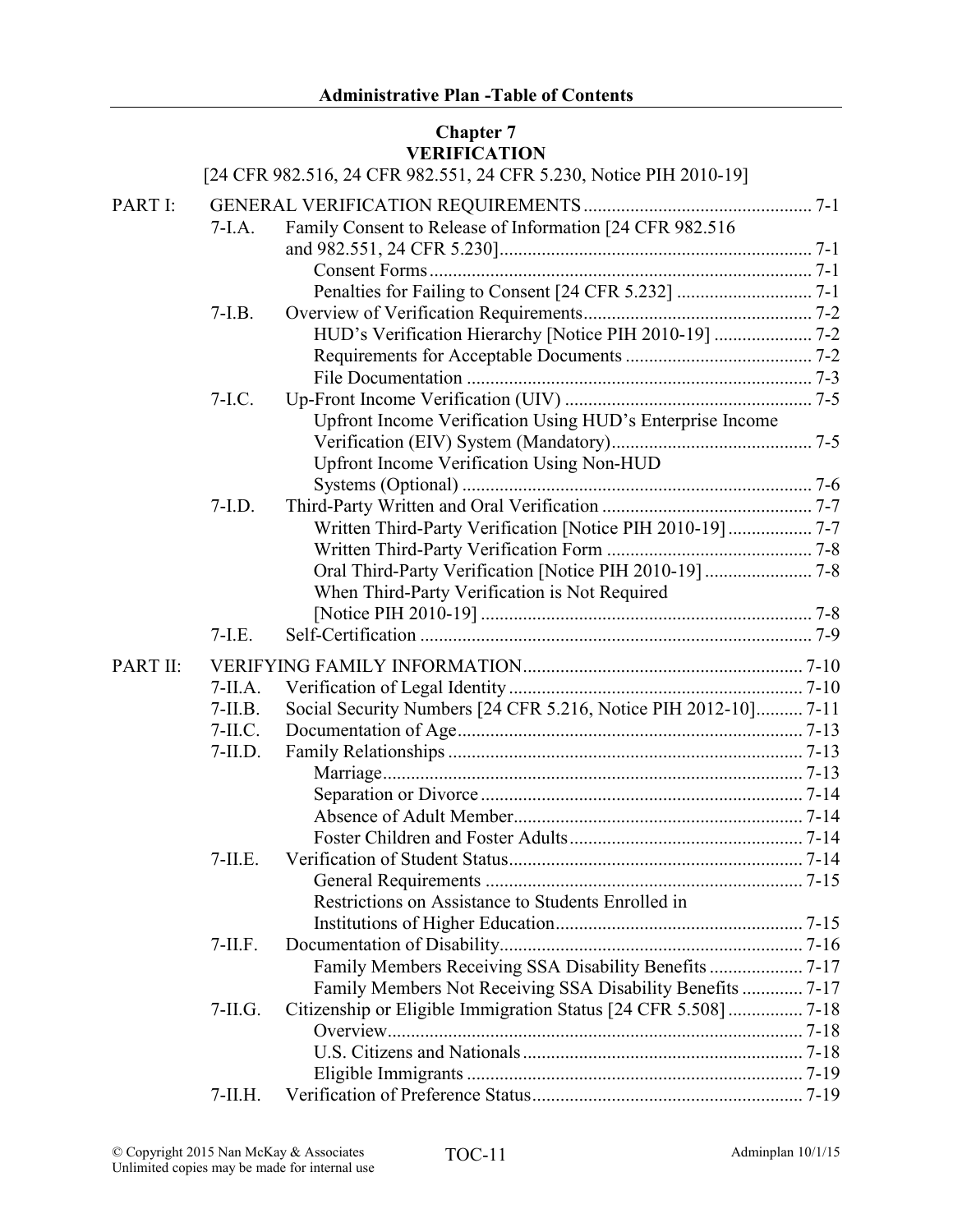| PART III: |                 |                                                                      |  |
|-----------|-----------------|----------------------------------------------------------------------|--|
|           | $7-III.A.$      |                                                                      |  |
|           |                 |                                                                      |  |
|           | $7$ -III.B.     |                                                                      |  |
|           | $7$ -III.C.     |                                                                      |  |
|           |                 |                                                                      |  |
|           | $7$ -III.D.     |                                                                      |  |
|           | $7$ -III.E.     |                                                                      |  |
|           |                 |                                                                      |  |
|           | $7-III.F.$      |                                                                      |  |
|           | $7$ -III. $G$ . |                                                                      |  |
|           | $7$ -III.H.     |                                                                      |  |
|           | $7$ -III.I.     |                                                                      |  |
|           | $7$ -III.J.     |                                                                      |  |
|           | $7$ -III.K.     | Parental Income of Students Subject to Eligibility Restrictions 7-27 |  |
| PART IV:  |                 |                                                                      |  |
|           |                 |                                                                      |  |
|           |                 |                                                                      |  |
|           |                 |                                                                      |  |
|           | $7-IV.B.$       |                                                                      |  |
|           |                 |                                                                      |  |
|           |                 |                                                                      |  |
|           |                 |                                                                      |  |
|           |                 |                                                                      |  |
|           |                 |                                                                      |  |
|           | $7-IV.C.$       |                                                                      |  |
|           |                 |                                                                      |  |
|           |                 |                                                                      |  |
|           |                 |                                                                      |  |
|           |                 |                                                                      |  |
|           | $7-IV.D.$       |                                                                      |  |
|           |                 |                                                                      |  |
|           |                 |                                                                      |  |
|           |                 |                                                                      |  |
|           |                 |                                                                      |  |
|           |                 |                                                                      |  |
|           |                 | Exhibit 7-1: Summary of Documentation Requirements for Noncitizens   |  |
|           |                 |                                                                      |  |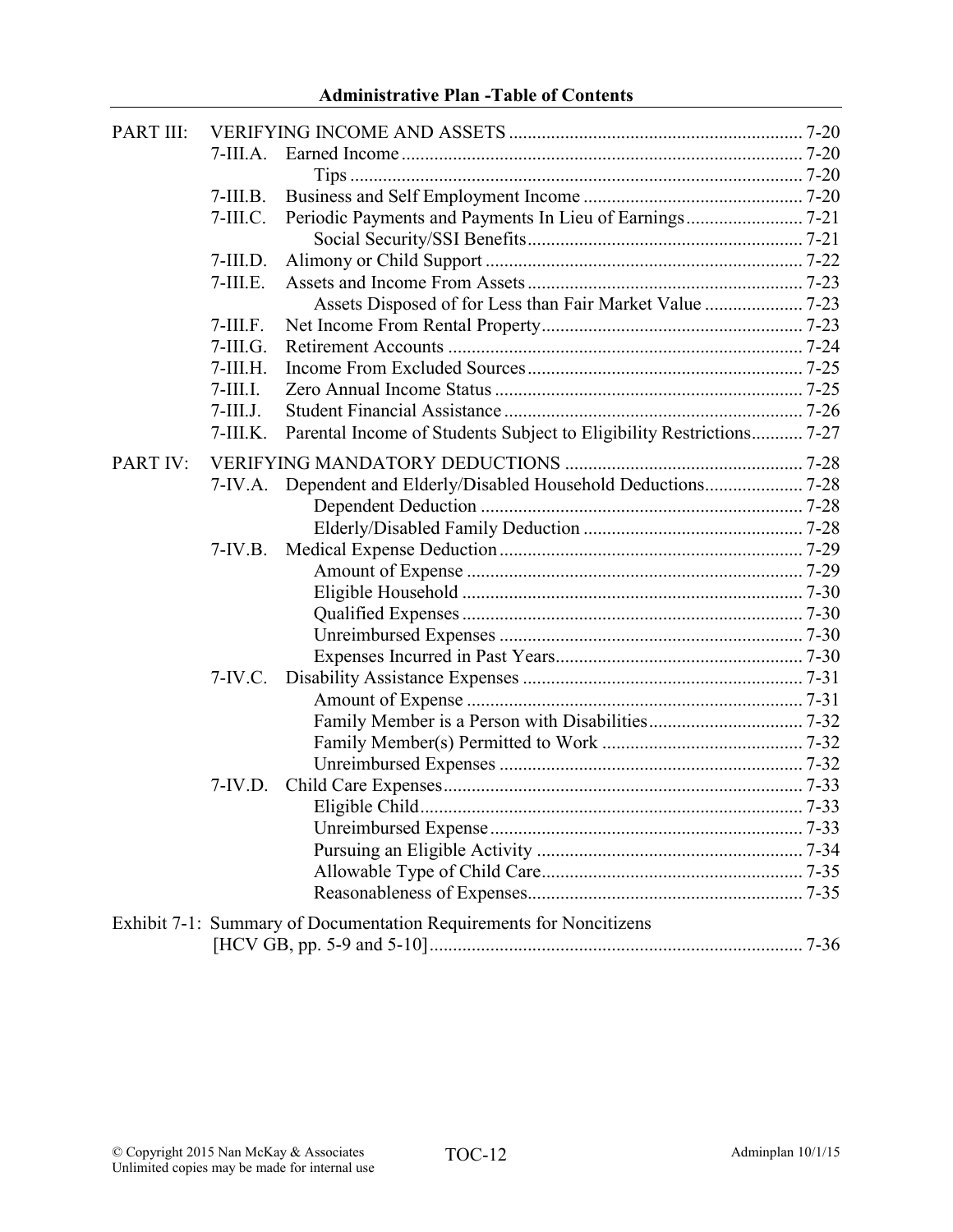#### Chapter 8 HOUSING QUALITY STANDARDS AND RENT REASONABLENESS DETERMINATIONS

[24 CFR 982 Subpart I and 24 CFR 982.507]

| PART I:  |            |                                                      |  |
|----------|------------|------------------------------------------------------|--|
|          | $8-I.A.$   |                                                      |  |
|          |            | HUD Performance and Acceptability Standards  8-2     |  |
|          |            |                                                      |  |
|          |            |                                                      |  |
|          | $8-I.B.$   |                                                      |  |
|          |            |                                                      |  |
|          |            |                                                      |  |
|          | $8-I.C.$   |                                                      |  |
|          | $8-I.D.$   |                                                      |  |
|          |            |                                                      |  |
|          |            |                                                      |  |
|          | $8-I-E$ .  | Special Requirements for Children with Environmental |  |
|          |            |                                                      |  |
|          | $8-I-F.$   | Violation of HQS Space Standards                     |  |
|          |            |                                                      |  |
| PART II: |            |                                                      |  |
|          | $8-IIA.$   |                                                      |  |
|          |            |                                                      |  |
|          |            |                                                      |  |
|          |            |                                                      |  |
|          |            |                                                      |  |
|          |            |                                                      |  |
|          | $8-II.B.$  |                                                      |  |
|          |            |                                                      |  |
|          |            |                                                      |  |
|          |            |                                                      |  |
|          |            |                                                      |  |
|          | $8-II.C.$  |                                                      |  |
|          |            |                                                      |  |
|          | $8-II.D.$  |                                                      |  |
|          | $8-II.E.$  | Quality Control Inspections [24 CFR 982.405(b),      |  |
|          |            |                                                      |  |
|          | $8$ -II.F. | Inspection Results and Reinspections for Units Under |  |
|          |            |                                                      |  |
|          |            |                                                      |  |
|          |            |                                                      |  |
|          |            |                                                      |  |
|          | $8-II.G.$  |                                                      |  |
|          |            |                                                      |  |
|          |            |                                                      |  |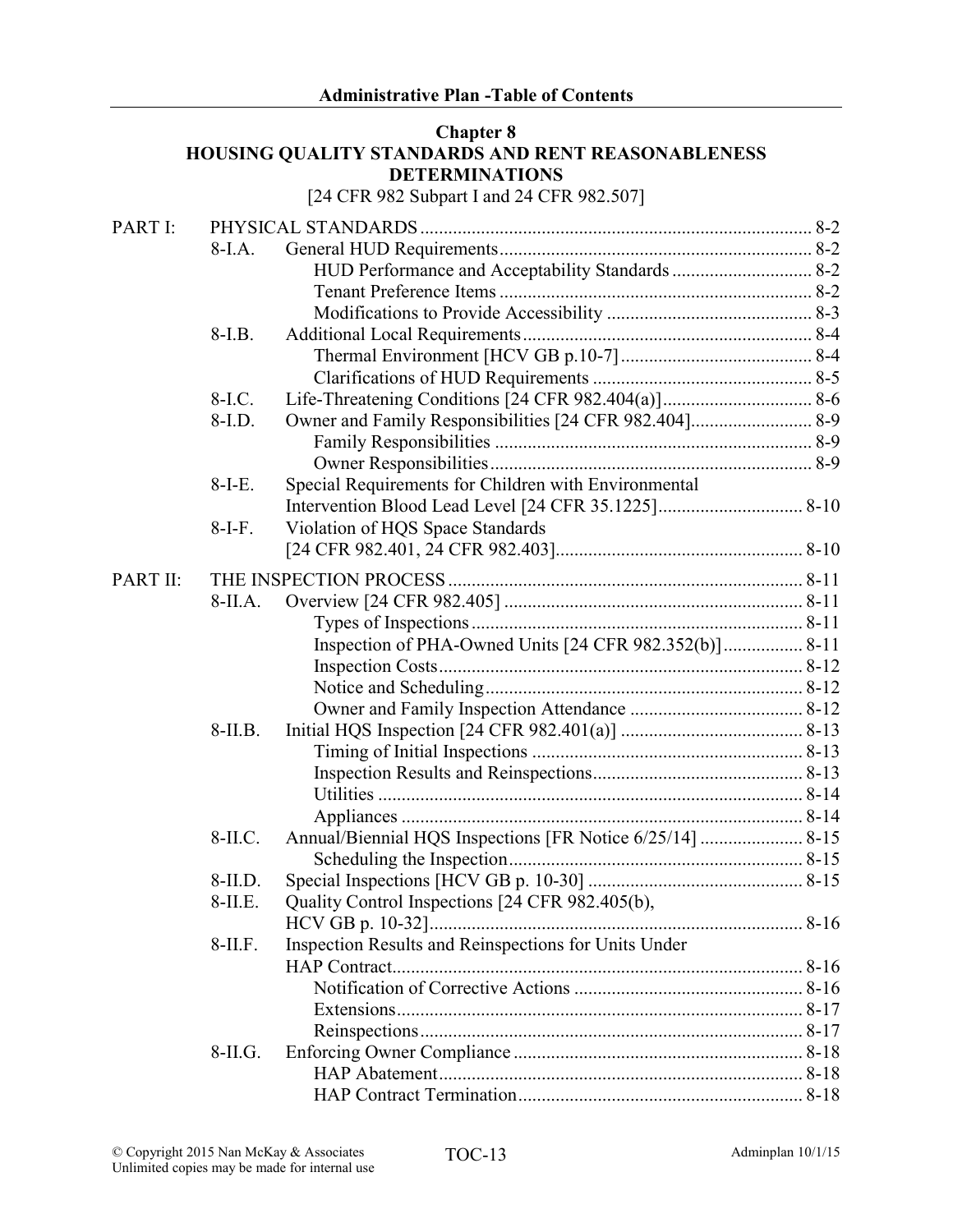|           |            | <b>Administrative Plan -Table of Contents</b>                                    |  |
|-----------|------------|----------------------------------------------------------------------------------|--|
|           | 8-II.H.    | Enforcing Family Compliance with HQS [24 CFR 982.404(b)] 8-18                    |  |
| PART III: |            |                                                                                  |  |
|           | $8-III.A.$ | Overview                                                                         |  |
|           |            |                                                                                  |  |
|           | $8-III.B.$ |                                                                                  |  |
|           |            |                                                                                  |  |
|           |            | PHA- and HUD-Initiated Rent Reasonableness Determinations  8-20                  |  |
|           |            | LIHTC- and HOME-Assisted Units [24 CFR 982.507(c)  8-21                          |  |
|           |            |                                                                                  |  |
|           |            |                                                                                  |  |
|           |            |                                                                                  |  |
|           |            |                                                                                  |  |
|           |            |                                                                                  |  |
|           |            |                                                                                  |  |
|           |            |                                                                                  |  |
|           |            |                                                                                  |  |
|           |            | Exhibit 8-2: Summary of Tenant Preference Areas Related to Housing Quality  8-27 |  |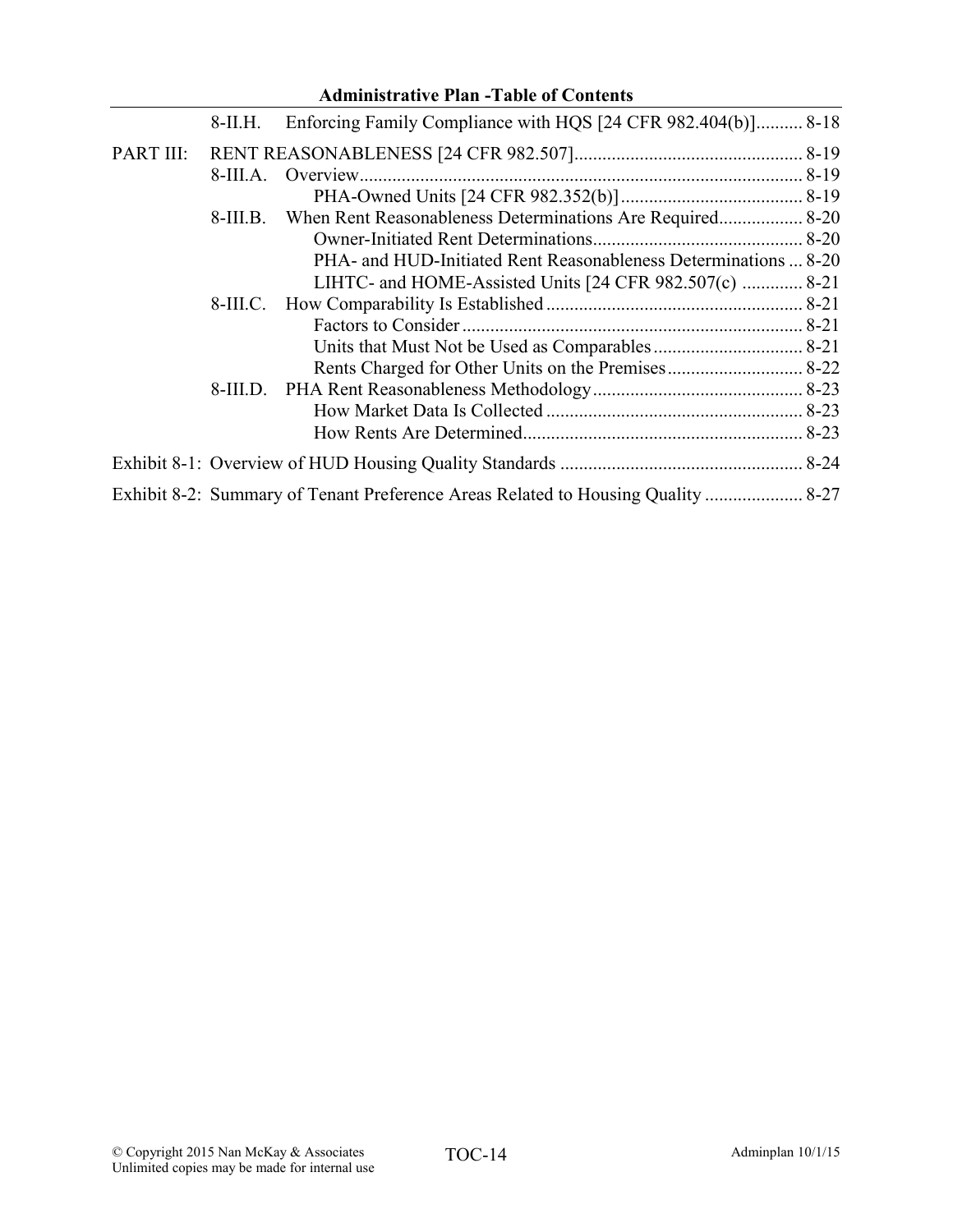## Chapter 9 GENERAL LEASING POLICIES

| $9-I.A.$ |                                                             |  |
|----------|-------------------------------------------------------------|--|
| $9-I.B.$ |                                                             |  |
| $9-I.C.$ |                                                             |  |
| $9-I.D.$ |                                                             |  |
|          |                                                             |  |
|          |                                                             |  |
|          |                                                             |  |
|          |                                                             |  |
|          | Housing Quality Standards (HQS) [24 CFR 982.305 and         |  |
|          |                                                             |  |
|          |                                                             |  |
|          | Rent Reasonableness [24 CFR 982.305 and 24 CFR 982.507] 9-7 |  |
|          |                                                             |  |
| $9-I.E.$ |                                                             |  |
|          | Lease Form and Tenancy Addendum [24 CFR 982.308] 9-8        |  |
|          |                                                             |  |
|          |                                                             |  |
|          |                                                             |  |
|          | Separate Non-Lease Agreements between Owner and Tenant 9-10 |  |
|          |                                                             |  |
| $9-I.F.$ |                                                             |  |
| 9-I.G.   |                                                             |  |
| $9-I.H.$ |                                                             |  |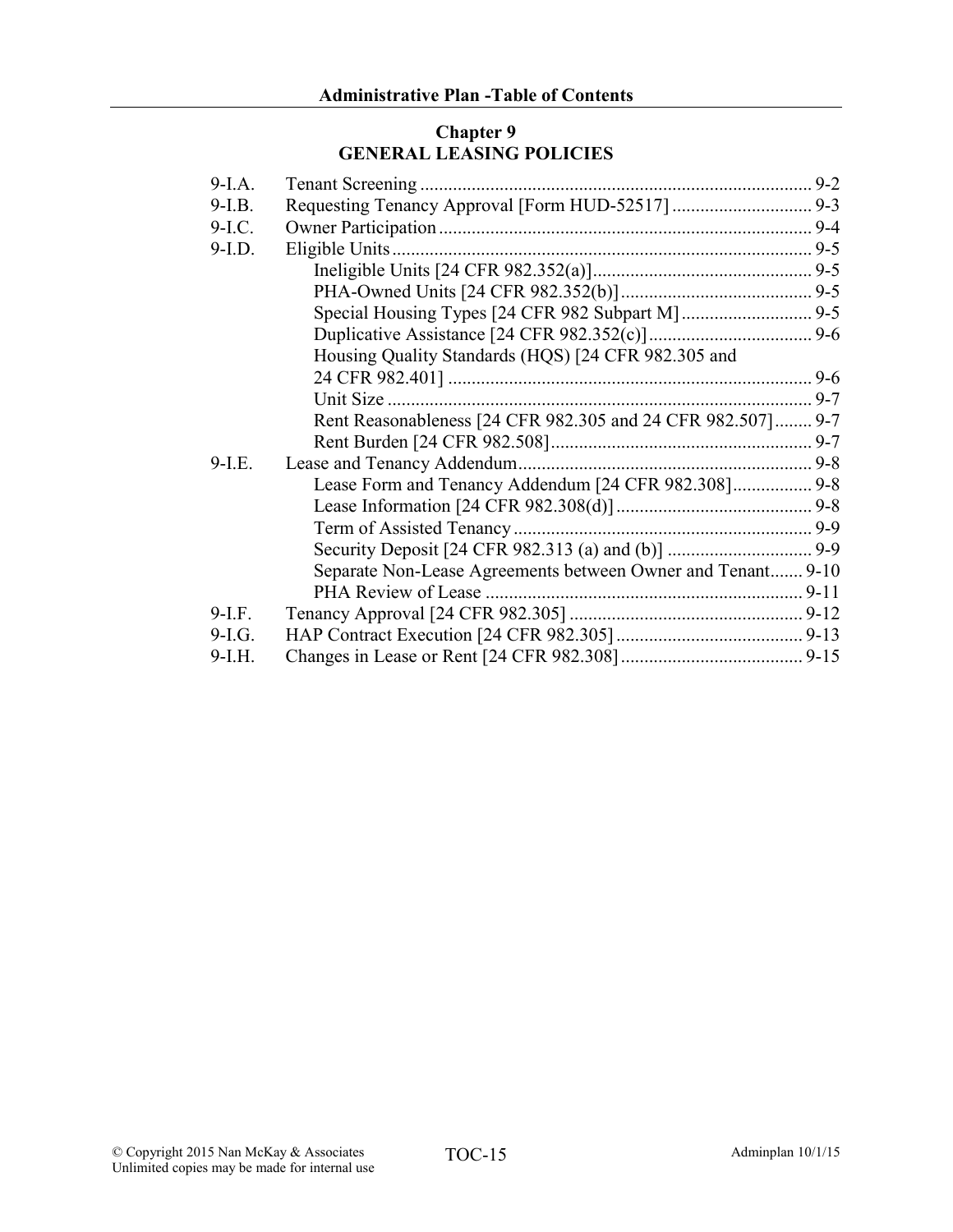|                 |             | <b>Chapter 10</b><br>MOVING WITH CONTINUED ASSISTANCE AND PORTABILITY |  |
|-----------------|-------------|-----------------------------------------------------------------------|--|
| PART I:         |             |                                                                       |  |
|                 | $10-I.A.$   |                                                                       |  |
|                 | $10-I.B.$   |                                                                       |  |
|                 |             |                                                                       |  |
|                 |             |                                                                       |  |
|                 | $10-LC$ .   |                                                                       |  |
|                 |             |                                                                       |  |
|                 |             |                                                                       |  |
|                 |             | Reexamination of Family Income and Composition  10-5                  |  |
|                 |             |                                                                       |  |
|                 |             |                                                                       |  |
| <b>PART II:</b> |             |                                                                       |  |
|                 |             |                                                                       |  |
|                 | $10$ -II.B. |                                                                       |  |
|                 |             |                                                                       |  |
|                 |             |                                                                       |  |
|                 |             | Reexamination of Family Income and Composition  10-9                  |  |
|                 |             |                                                                       |  |
|                 |             |                                                                       |  |
|                 |             |                                                                       |  |
|                 |             |                                                                       |  |
|                 |             |                                                                       |  |
|                 |             |                                                                       |  |
|                 |             | Initial Billing Deadline [Notice PIH 2012-42,                         |  |
|                 |             |                                                                       |  |
|                 |             | Monthly Billing Payments [24 CFR 982.355(e),                          |  |
|                 |             |                                                                       |  |
|                 |             |                                                                       |  |
|                 |             | Denial or Termination of Assistance [24 CFR 982.355(c)(17)] 10-14     |  |
|                 | $10$ -II.C. |                                                                       |  |
|                 |             | Responding to Initial PHA's Request [24 CFR 982.355(c)]  10-15        |  |
|                 |             |                                                                       |  |
|                 |             |                                                                       |  |
|                 |             |                                                                       |  |
|                 |             |                                                                       |  |
|                 |             |                                                                       |  |
|                 |             |                                                                       |  |
|                 |             |                                                                       |  |

#### © Copyright 2015 Nan McKay & Associates  $TOC-16$  Adminimilan 10/1/15 Unlimited copies may be made for internal use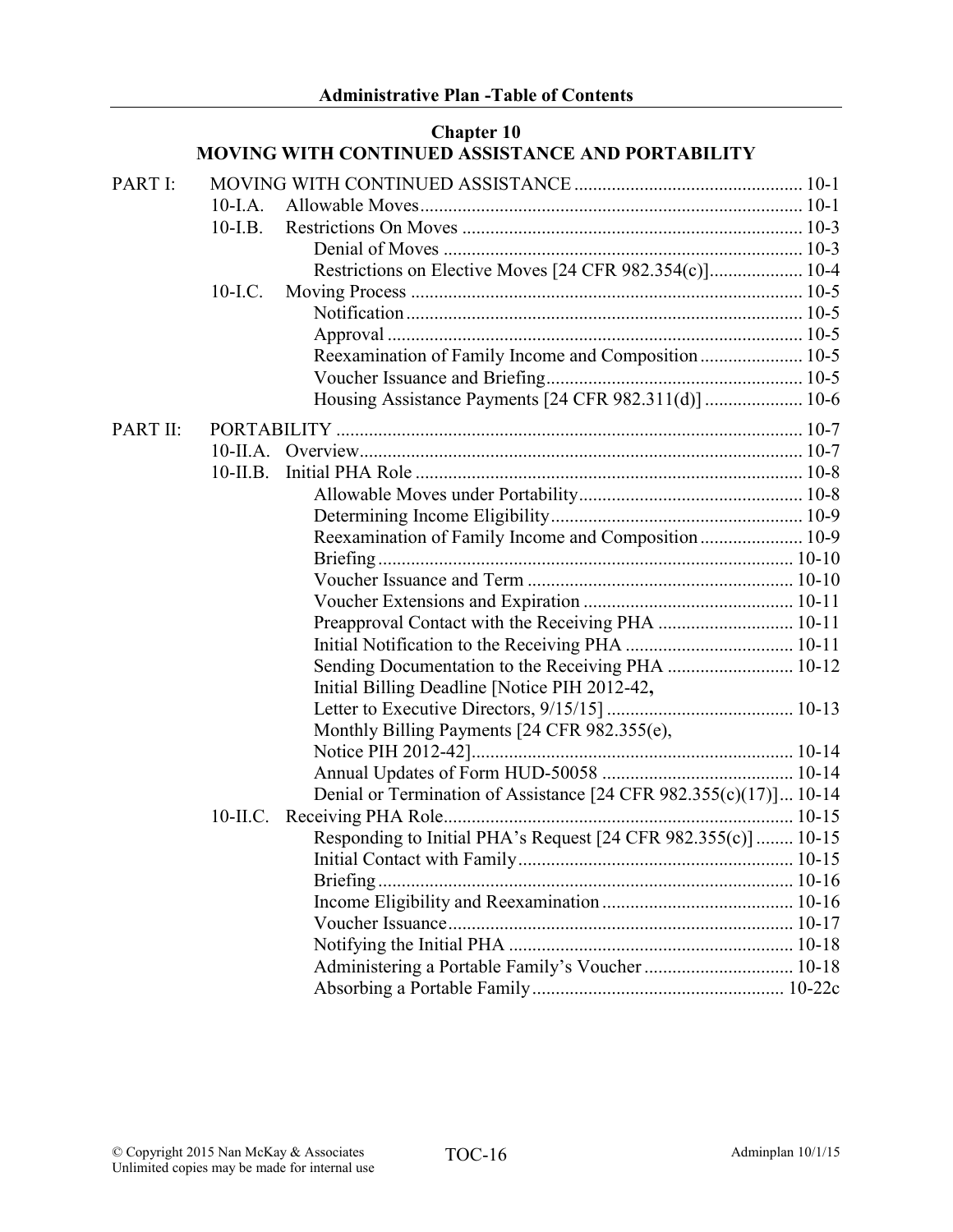# Chapter 11 REEXAMINATIONS

| PART I:   |             |                                                                      |  |
|-----------|-------------|----------------------------------------------------------------------|--|
|           | $11-I.A.$   |                                                                      |  |
|           | $11-LB$ .   |                                                                      |  |
|           |             | Notification of and Participation in the Annual                      |  |
|           |             |                                                                      |  |
|           | $11-LC$ .   |                                                                      |  |
|           | $11-I.D.$   | Determining Ongoing Eligibility of Certain Students                  |  |
|           |             |                                                                      |  |
|           | $11-LE$ .   |                                                                      |  |
| PART II:  |             |                                                                      |  |
|           | $11$ -II.A. |                                                                      |  |
|           | $11$ -II.B. |                                                                      |  |
|           |             | New Family Members Not Requiring PHA Approval  11-7                  |  |
|           |             | New Family and Household Members Requiring Approval  11-8            |  |
|           |             |                                                                      |  |
|           |             |                                                                      |  |
|           |             |                                                                      |  |
|           |             |                                                                      |  |
|           |             |                                                                      |  |
|           |             |                                                                      |  |
|           |             |                                                                      |  |
| PART III: |             | RECALCULATING FAMILY SHARE AND SUBSIDY AMOUNT  11-13                 |  |
|           |             |                                                                      |  |
|           |             | 11-III.B. Changes In Payment Standards and Utility Allowances  11-13 |  |
|           |             |                                                                      |  |
|           |             |                                                                      |  |
|           |             |                                                                      |  |
|           |             | 11-III.C. Notification of New Family Share and HAP Amount 11-14      |  |
|           |             |                                                                      |  |
|           |             |                                                                      |  |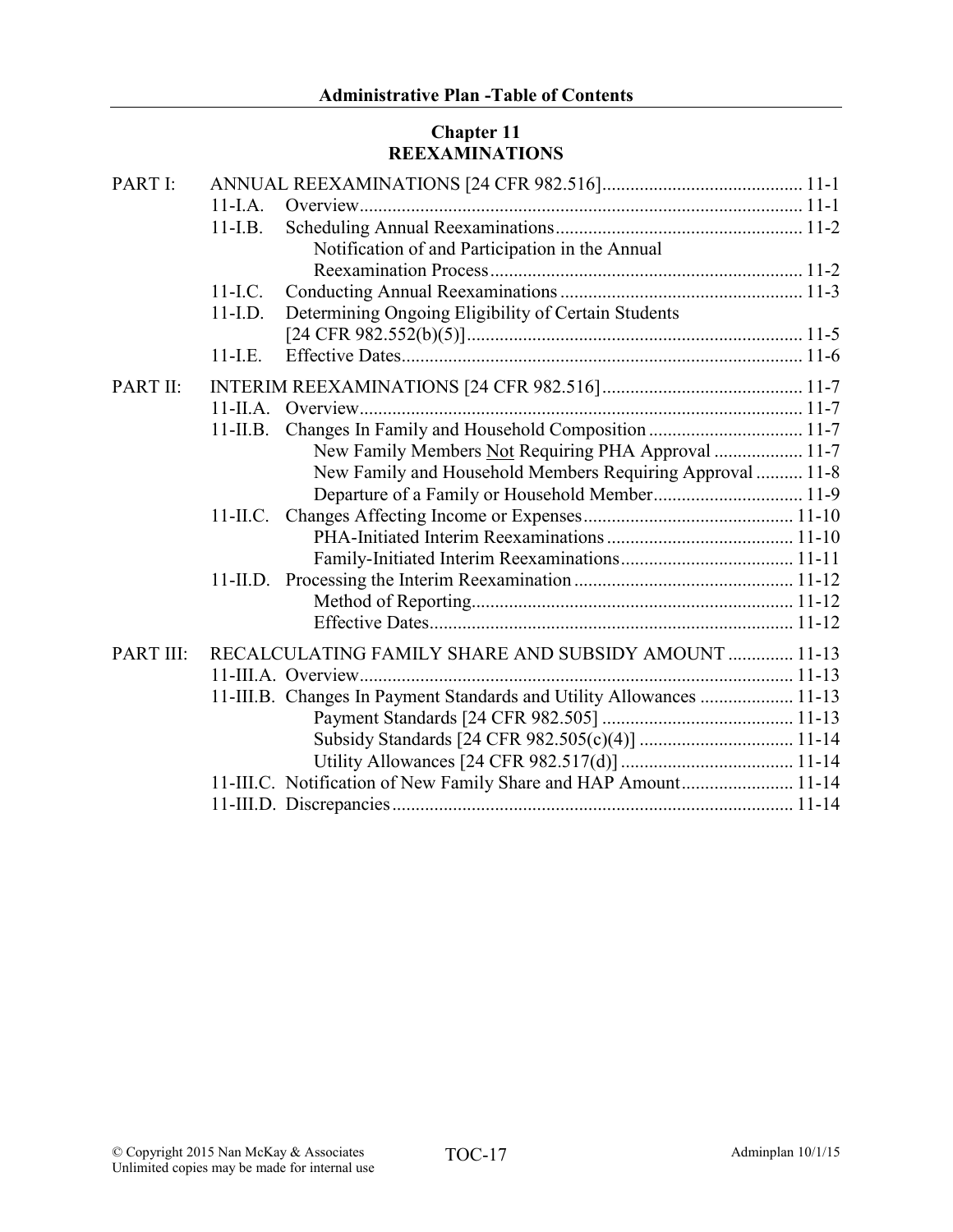# Chapter 12 TERMINATION OF ASSISTANCE AND TENANCY

| PART I:  |             |                                                                   |  |
|----------|-------------|-------------------------------------------------------------------|--|
|          | $12-I.A.$   |                                                                   |  |
|          | $12-I.B.$   | Family No Longer Requires Assistance [24 CFR 982.455]  12-1       |  |
|          | $12-I.C.$   |                                                                   |  |
|          | $12$ -I.D.  |                                                                   |  |
|          |             | Eviction [24 CFR 982.552(b)(2), 24 CFR 5.2005(c)(1)] 12-2         |  |
|          |             |                                                                   |  |
|          |             | Failure to Document Citizenship [24 CFR 982.552(b)(4)             |  |
|          |             |                                                                   |  |
|          |             | Failure to Disclose and Document Social Security Numbers          |  |
|          |             |                                                                   |  |
|          |             | Methamphetamine Manufacture or Production                         |  |
|          |             |                                                                   |  |
|          |             | Failure of Students to Meet Ongoing Eligibility                   |  |
|          |             | Requirements [24 CFR 982.552(b)(5) and FR 4/10/06] 12-4           |  |
|          |             | Death of the Sole Family Member [24 CFR 982.311(d) and            |  |
|          |             |                                                                   |  |
|          | $12$ -I.E.  | Mandatory Policies and Other Authorized Terminations 12-4         |  |
|          |             | Mandatory Policies [24 CFR 982.553(b) and 982.551(l)] 12-4        |  |
|          |             | Other Authorized Reasons for Termination of Assistance            |  |
|          |             |                                                                   |  |
| PART II: |             |                                                                   |  |
|          |             |                                                                   |  |
|          | $12$ -II.B. |                                                                   |  |
|          | $12$ -II.C. |                                                                   |  |
|          |             |                                                                   |  |
|          |             |                                                                   |  |
|          |             |                                                                   |  |
|          |             |                                                                   |  |
|          |             | Consideration of Circumstances [24 CFR $982.552(c)(2)(i)$ ] 12-10 |  |
|          |             | Reasonable Accommodation [24 CFR 982.552(c)(2)(iv)]  12-11        |  |
|          | $12$ -II.E. | Terminations Related to Domestic Violence, Dating Violence,       |  |
|          |             |                                                                   |  |
|          |             |                                                                   |  |
|          |             | <b>Limitations on VAWA Protections</b>                            |  |
|          |             |                                                                   |  |
|          |             |                                                                   |  |
|          |             | Terminating the Assistance of a Domestic                          |  |
|          |             |                                                                   |  |
|          | $12$ -II.F. |                                                                   |  |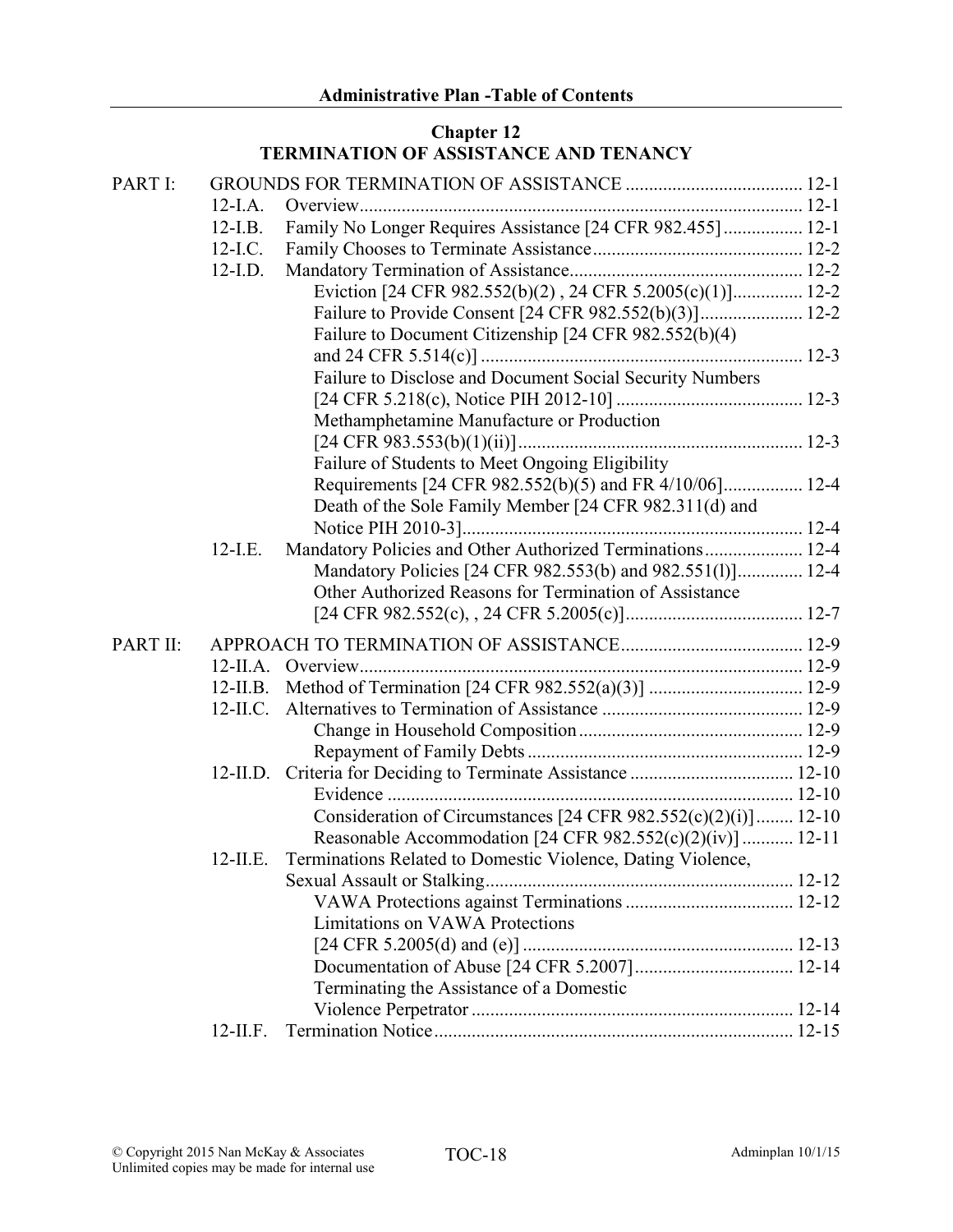# Administrative Plan -Table of Contents

| PART III: |                                                                           |  |
|-----------|---------------------------------------------------------------------------|--|
|           |                                                                           |  |
|           | 12-III.B. Grounds for Owner Termination of Tenancy                        |  |
|           | [24 CFR 982.310, 24 CFR 5.2005(c), and                                    |  |
|           |                                                                           |  |
|           |                                                                           |  |
|           |                                                                           |  |
|           |                                                                           |  |
|           |                                                                           |  |
|           | 12-III.C. Eviction [24 CFR 982.310(e) and (f) and Form HUD-52641-A,       |  |
|           |                                                                           |  |
|           | 12-III.D. Deciding Whether to Terminate Tenancy                           |  |
|           |                                                                           |  |
|           | 12-III.E. Effect of Tenancy Termination on the Family's Assistance  12-19 |  |
|           |                                                                           |  |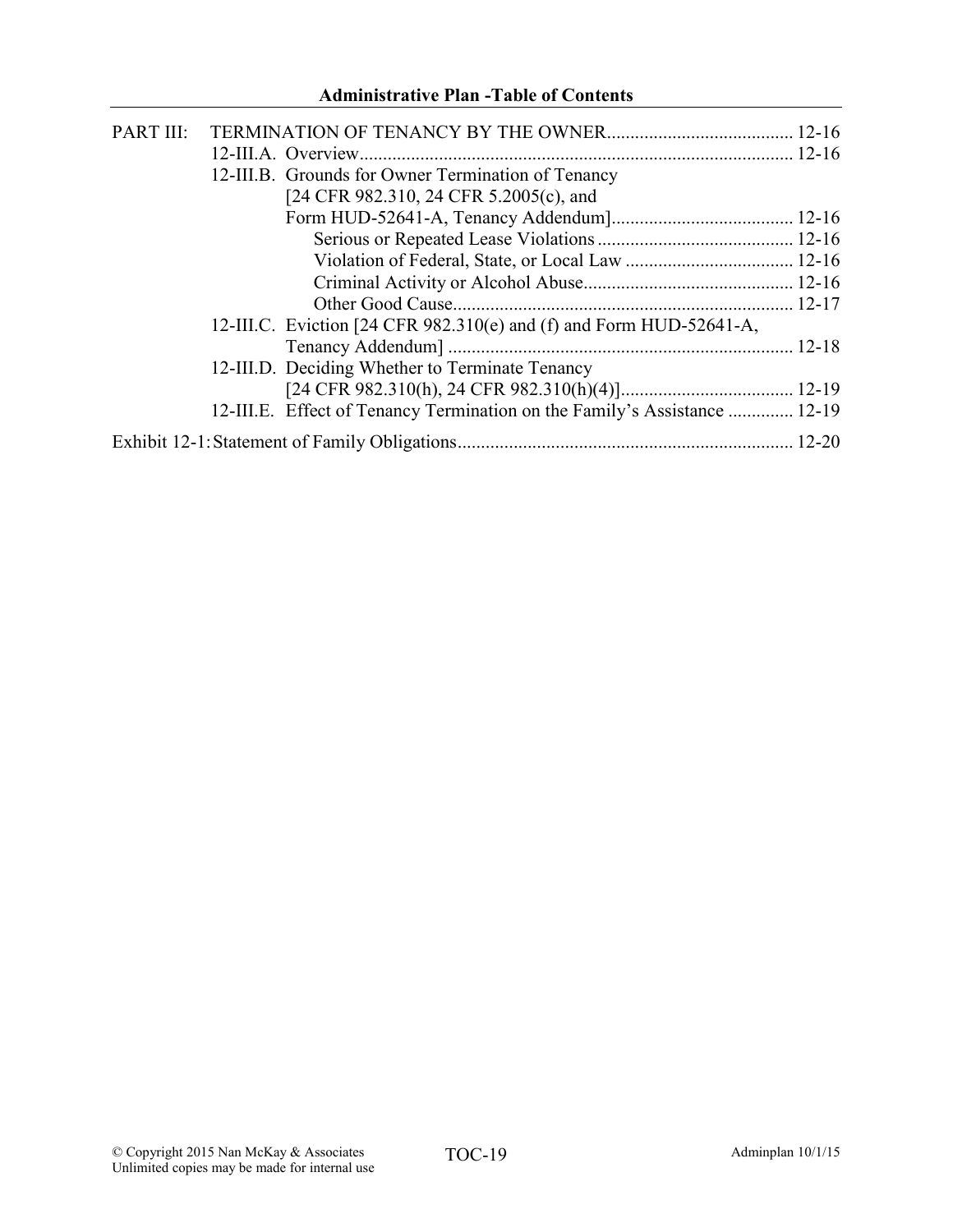# Chapter 13 OWNERS

| 13-I.A.     |                                                      |                                                                                                                                                                                                                                                                                                                                                                                                                        |
|-------------|------------------------------------------------------|------------------------------------------------------------------------------------------------------------------------------------------------------------------------------------------------------------------------------------------------------------------------------------------------------------------------------------------------------------------------------------------------------------------------|
|             |                                                      |                                                                                                                                                                                                                                                                                                                                                                                                                        |
|             |                                                      |                                                                                                                                                                                                                                                                                                                                                                                                                        |
| $13$ -I.B.  |                                                      |                                                                                                                                                                                                                                                                                                                                                                                                                        |
| $13$ -I.C.  |                                                      |                                                                                                                                                                                                                                                                                                                                                                                                                        |
| $13$ -I.D.  |                                                      |                                                                                                                                                                                                                                                                                                                                                                                                                        |
|             |                                                      |                                                                                                                                                                                                                                                                                                                                                                                                                        |
|             |                                                      |                                                                                                                                                                                                                                                                                                                                                                                                                        |
|             |                                                      |                                                                                                                                                                                                                                                                                                                                                                                                                        |
|             | Owner Actions That May Result in Disapproval of a    |                                                                                                                                                                                                                                                                                                                                                                                                                        |
|             |                                                      |                                                                                                                                                                                                                                                                                                                                                                                                                        |
|             |                                                      |                                                                                                                                                                                                                                                                                                                                                                                                                        |
| $13-LE$ .   |                                                      |                                                                                                                                                                                                                                                                                                                                                                                                                        |
|             |                                                      |                                                                                                                                                                                                                                                                                                                                                                                                                        |
|             |                                                      |                                                                                                                                                                                                                                                                                                                                                                                                                        |
| $13$ -II.B. |                                                      |                                                                                                                                                                                                                                                                                                                                                                                                                        |
|             |                                                      |                                                                                                                                                                                                                                                                                                                                                                                                                        |
|             |                                                      |                                                                                                                                                                                                                                                                                                                                                                                                                        |
|             |                                                      |                                                                                                                                                                                                                                                                                                                                                                                                                        |
|             |                                                      |                                                                                                                                                                                                                                                                                                                                                                                                                        |
|             |                                                      |                                                                                                                                                                                                                                                                                                                                                                                                                        |
|             |                                                      |                                                                                                                                                                                                                                                                                                                                                                                                                        |
| $13$ -II.E. |                                                      |                                                                                                                                                                                                                                                                                                                                                                                                                        |
| $13$ -II.F. | Change In Ownership / Assignment of the HAP Contract |                                                                                                                                                                                                                                                                                                                                                                                                                        |
|             |                                                      |                                                                                                                                                                                                                                                                                                                                                                                                                        |
|             |                                                      | Owner Recruitment and Retention [HCV GB, pp. 2-4 to 2-6] 13-2<br>Owners Barred from Participation [24 CFR 982.306(a) and (b)] 13-7<br>Leasing to Relatives [24 CFR 982.306(d), HCV GB p. 11-2]  13-7<br>Conflict of Interest [24 CFR 982.161; HCV GB p. 8-19]  13-7<br>Non-Discrimination [HAP Contract - Form HUD-52641] 13-10<br>$13$ -II.A.<br>Termination of HAP Payments [24 CFR 982.311(b)] 13-15<br>$13$ -II.D. |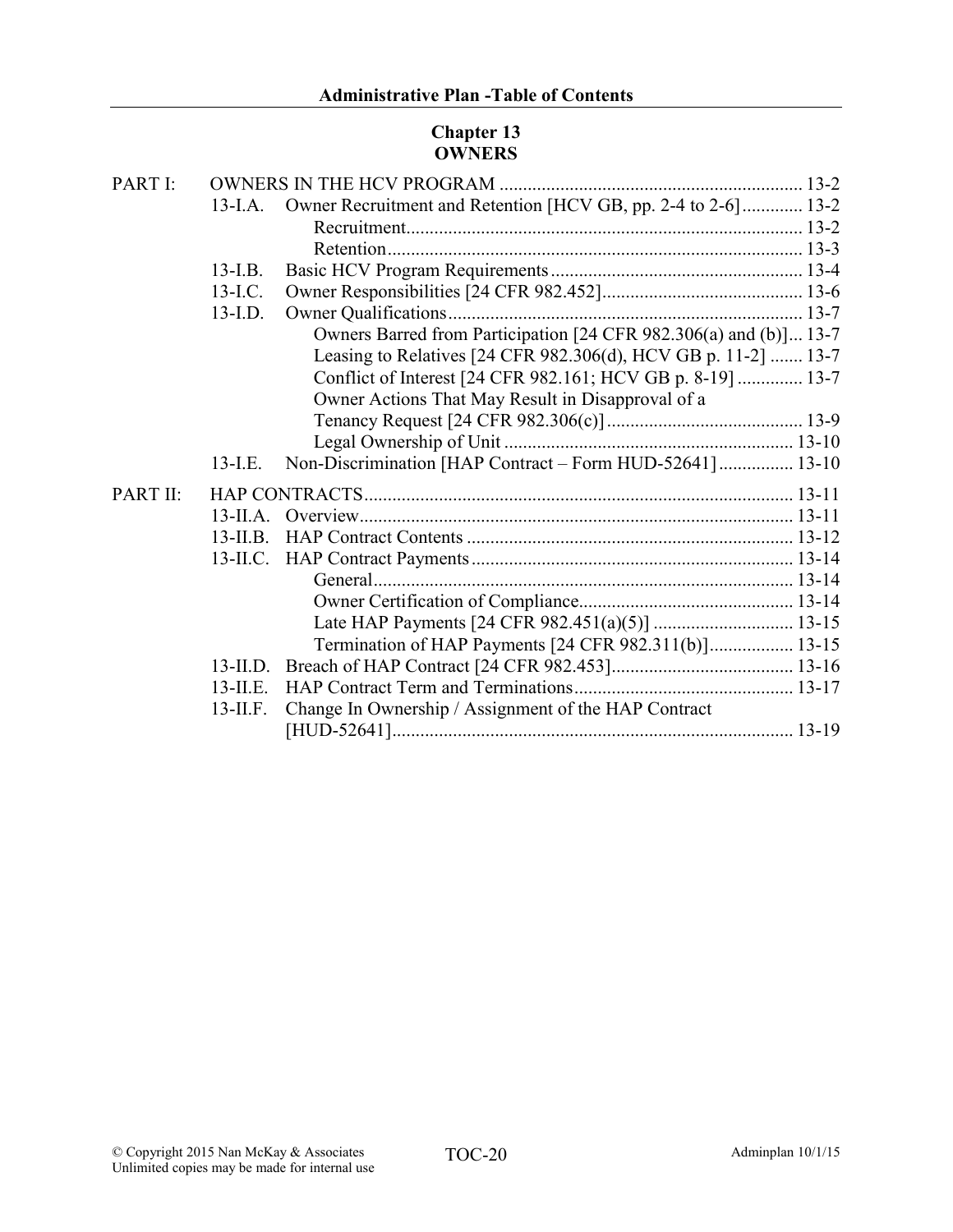# Chapter 14 PROGRAM INTEGRITY

| PART I:  |             | PREVENTING, DETECTING, AND INVESTIGATING ERRORS AND             |  |
|----------|-------------|-----------------------------------------------------------------|--|
|          |             |                                                                 |  |
|          | $14$ -I.A.  |                                                                 |  |
|          | $14-I.B.$   |                                                                 |  |
|          |             |                                                                 |  |
|          |             |                                                                 |  |
|          |             | Individual Reporting of Possible Errors and Program Abuse  14-3 |  |
|          | $14$ -I.C.  |                                                                 |  |
|          |             |                                                                 |  |
|          |             | Consent to Release of Information [24 CFR 982.516]  14-4        |  |
|          |             |                                                                 |  |
|          |             |                                                                 |  |
|          |             |                                                                 |  |
| PART II: |             |                                                                 |  |
|          |             |                                                                 |  |
|          |             |                                                                 |  |
|          |             |                                                                 |  |
|          | $14$ -II.B. |                                                                 |  |
|          |             | Family Reimbursement to PHA [HCV GB pp. 22-12 to 22-13]  14-7   |  |
|          |             | PHA Reimbursement to Family [HCV GB p. 22-12] 14-7              |  |
|          |             |                                                                 |  |
|          |             |                                                                 |  |
|          |             |                                                                 |  |
|          |             |                                                                 |  |
|          |             |                                                                 |  |
|          |             |                                                                 |  |
|          |             |                                                                 |  |
|          |             |                                                                 |  |
|          |             |                                                                 |  |
|          |             |                                                                 |  |
|          | 14-II E     |                                                                 |  |
|          | $14$ -II.F. |                                                                 |  |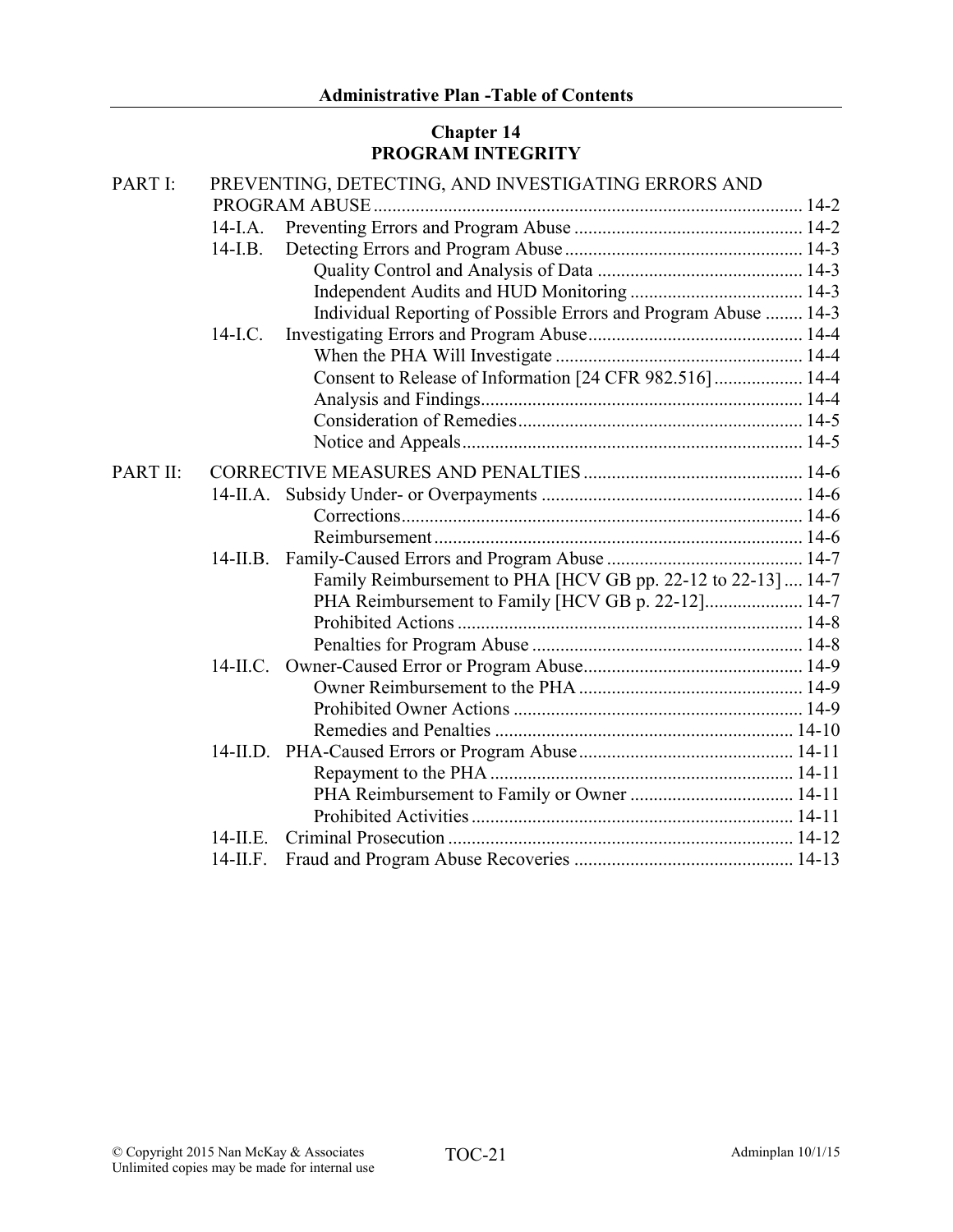#### Chapter 15 SPECIAL HOUSING TYPES [24 CFR 982 Subpart M]

| PART I:   | SINGLE ROOM OCCUPANCY [24 CFR 982.602 through 982.605] 15-2                   |  |
|-----------|-------------------------------------------------------------------------------|--|
|           | $15$ -I.A.                                                                    |  |
|           | Payment Standard, Utility Allowance, and HAP Calculation  15-2<br>$15$ -I.B.  |  |
|           | $15$ -I.C.                                                                    |  |
| PART II:  | CONGREGATE HOUSING [24 CFR 982.606 through 982.609] 15-4                      |  |
|           |                                                                               |  |
|           | Payment Standard, Utility Allowance, and HAP Calculation  15-5<br>$15$ -II.B. |  |
|           |                                                                               |  |
| PART III: | GROUP HOME [24 CFR 982.610 through 982.614 and HCV GB p. 7-4]  15-6           |  |
|           |                                                                               |  |
|           | 15-III.B. Payment Standard, Utility Allowance, and HAP Calculation  15-6      |  |
|           |                                                                               |  |
| PART IV:  |                                                                               |  |
|           |                                                                               |  |
|           | 15-IV.B. Payment Standard, Utility Allowance and HAP Calculation  15-8        |  |
|           |                                                                               |  |
| PART V:   |                                                                               |  |
|           |                                                                               |  |
|           | Payment Standard, Utility Allowance and HAP Calculation  15-10<br>$15-V.B.$   |  |
|           |                                                                               |  |
| PART VI:  | MANUFACTURED HOMES [24 CFR 982.620 through 982.624]  15-11                    |  |
|           |                                                                               |  |
|           | 15-VI.B. Special Policies for Manufactured Home Owners                        |  |
|           |                                                                               |  |
|           |                                                                               |  |
|           |                                                                               |  |
|           | 15-VI.C. Payment Standard, Utility Allowance and HAP Calculation  15-12       |  |
|           |                                                                               |  |
|           |                                                                               |  |
|           |                                                                               |  |
|           |                                                                               |  |
|           |                                                                               |  |
|           |                                                                               |  |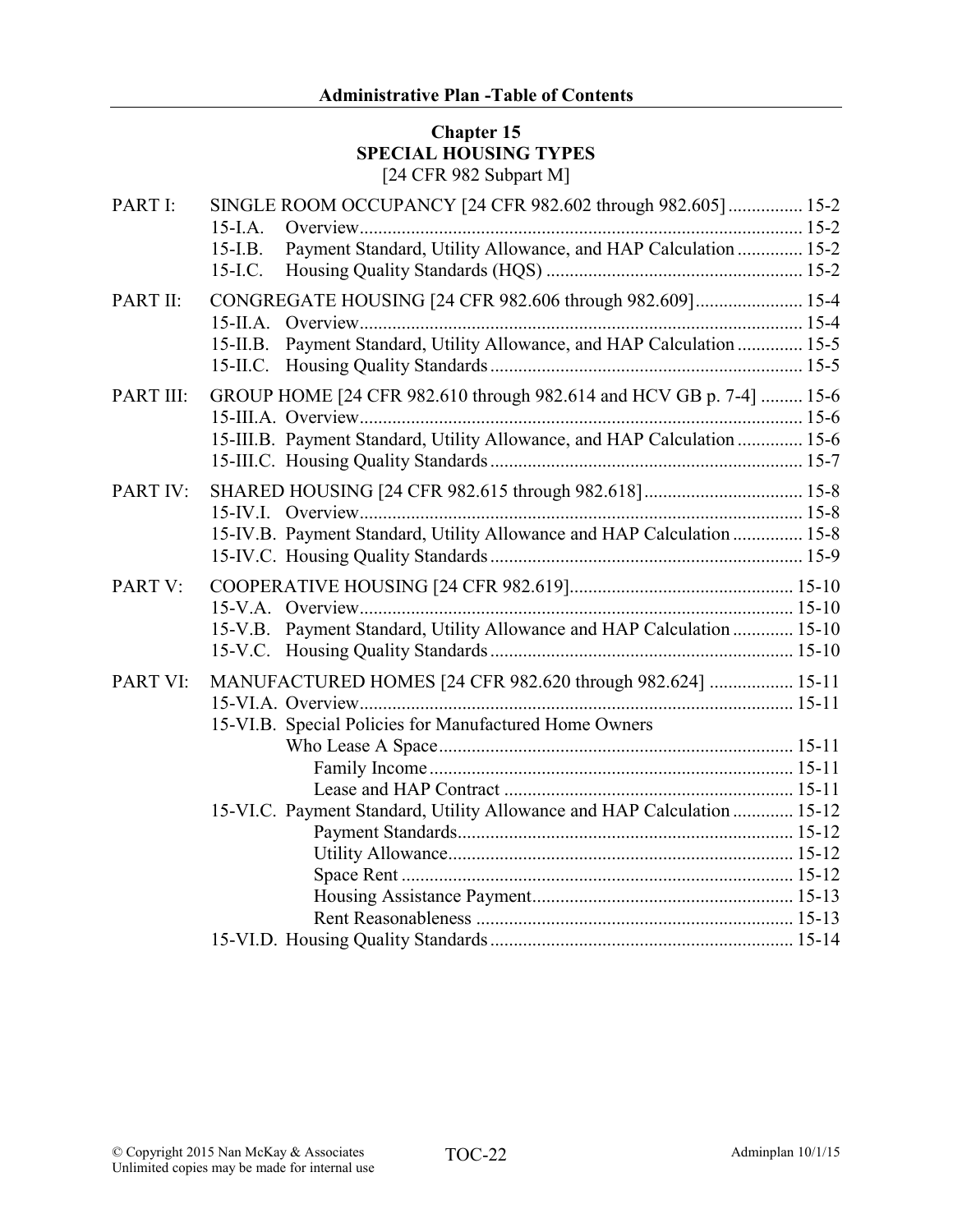| 15-VII.E. Additional PHA Requirements for Search and Purchase         |  |
|-----------------------------------------------------------------------|--|
|                                                                       |  |
| 15-VII.F. Homeownership Counseling [24 CFR 982.630]  15-19            |  |
| 15-VII.G. Home Inspections, Contract of Sale, and PHA Disapproval of  |  |
|                                                                       |  |
|                                                                       |  |
|                                                                       |  |
|                                                                       |  |
|                                                                       |  |
| 15-VII.I. Continued Assistance Requirements; Family Obligations       |  |
|                                                                       |  |
| 15-VII.J. Maximum Term of Homeowner Assistance [24 CFR 982.634] 15-22 |  |
| 15-VII.K. Homeownership Assistance Payments and Homeownership         |  |
|                                                                       |  |
| 15-VII.L. Portability [24 CFR 982.636, 982.637, 982.353(b) and (c),   |  |
|                                                                       |  |
| 15-VII.M. Moving with Continued Assistance [24 CFR 982.637] 15-25     |  |
| 15-VII.N. Denial or Termination of Assistance [24 CFR 982.638] 15-26  |  |
|                                                                       |  |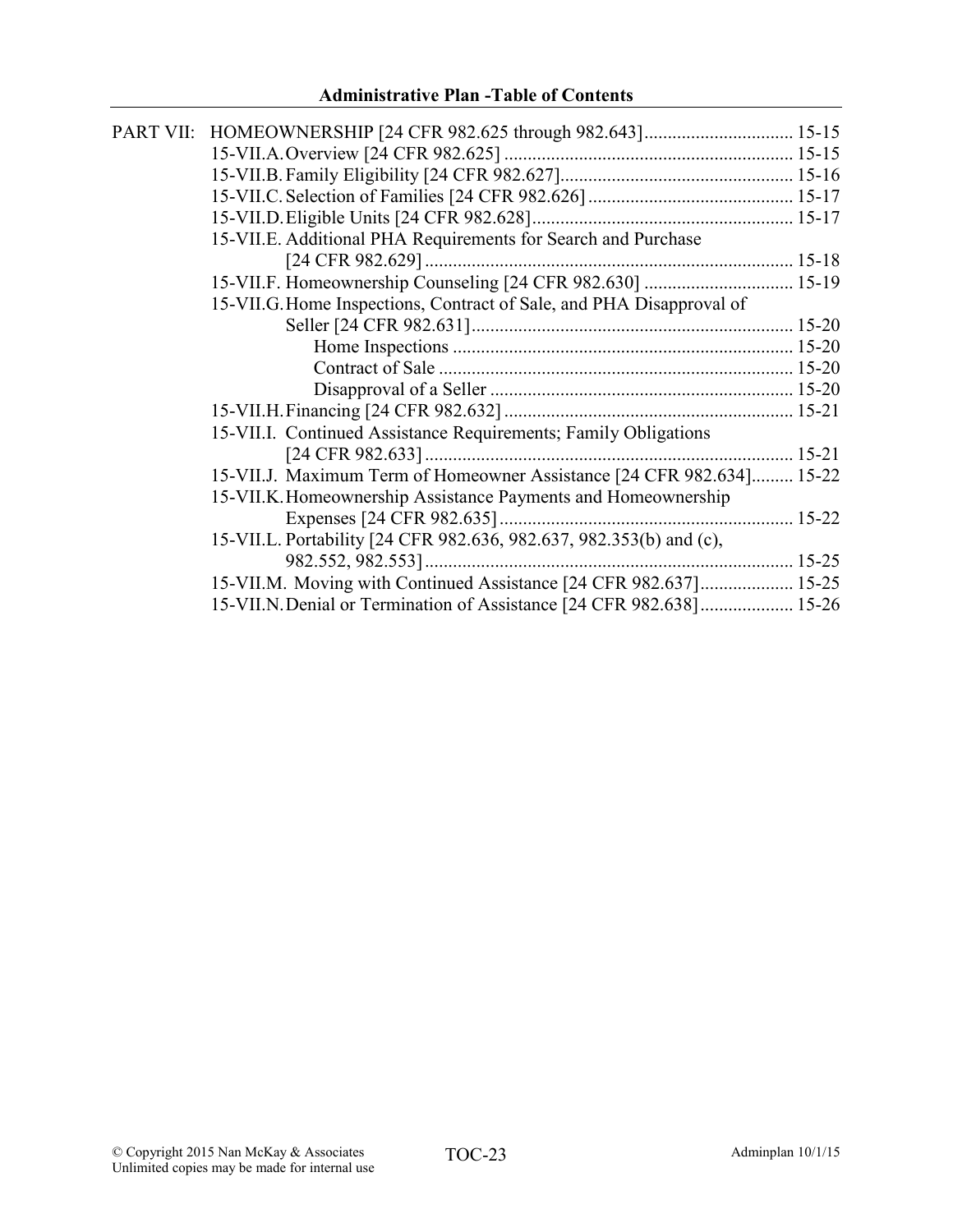# Chapter 16 PROGRAM ADMINISTRATION

| PART I:   |                                                                     |  |
|-----------|---------------------------------------------------------------------|--|
| PART II:  | SETTING PROGRAM STANDARDS AND SCHEDULES  16-3                       |  |
|           |                                                                     |  |
|           | 16-II.B. Payment Standards [24 CFR 982.503; HCV GB, Chapter 7] 16-3 |  |
|           |                                                                     |  |
|           |                                                                     |  |
|           | Unit-by-Unit Exceptions [24 CFR 982.503(b),                         |  |
|           |                                                                     |  |
|           | "Success Rate" Payment Standard Amounts                             |  |
|           |                                                                     |  |
|           | Decreases in the Payment Standard below                             |  |
|           |                                                                     |  |
|           |                                                                     |  |
|           |                                                                     |  |
|           |                                                                     |  |
|           |                                                                     |  |
| PART III: |                                                                     |  |
|           |                                                                     |  |
|           |                                                                     |  |
|           |                                                                     |  |
|           |                                                                     |  |
|           |                                                                     |  |
|           | Informal Review Procedures [24 CFR 982.554(b)]  16-10               |  |
|           | Informal Review Decision [24 CFR 982.554(b)] 16-11                  |  |
|           | 16-III.C. Informal Hearings for Participants [24 CFR 982.555] 16-12 |  |
|           |                                                                     |  |
|           |                                                                     |  |
|           | 16-III.D. Hearing and Appeal Provisions for Noncitizens             |  |
|           |                                                                     |  |
|           | Notice of Denial or Termination of Assistance                       |  |
|           |                                                                     |  |
|           |                                                                     |  |
|           | <b>Informal Hearing Procedures for Applicants</b>                   |  |
|           |                                                                     |  |
|           | <b>Informal Hearing Procedures for Residents</b>                    |  |
|           |                                                                     |  |
|           |                                                                     |  |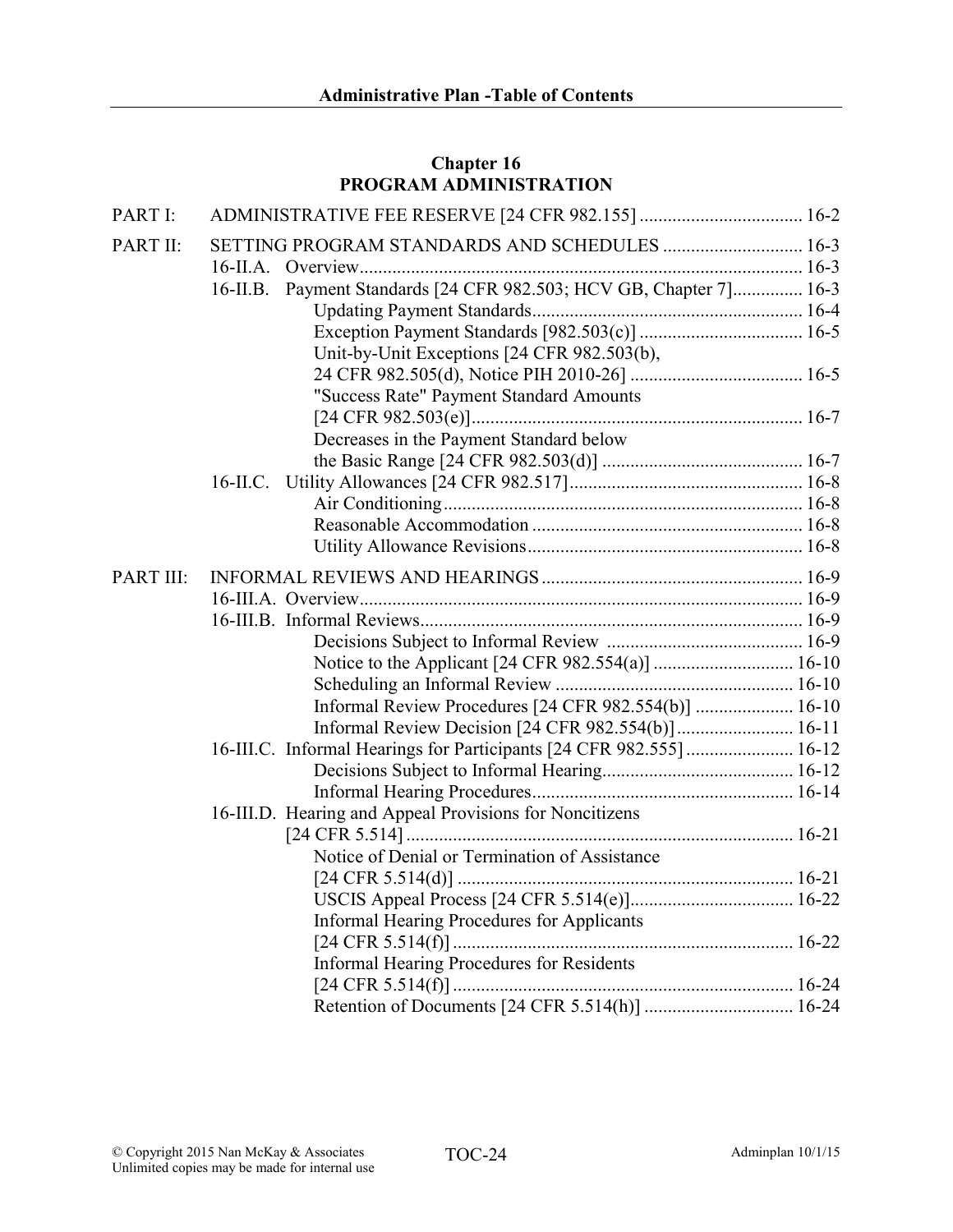| PART IV:         |                                                                        |  |
|------------------|------------------------------------------------------------------------|--|
|                  |                                                                        |  |
|                  |                                                                        |  |
|                  |                                                                        |  |
|                  |                                                                        |  |
|                  |                                                                        |  |
|                  | General Repayment Agreement Guidelines for Families 16-26              |  |
|                  | Repayment Agreements Involving Improper Payments 16-28                 |  |
| PART V:          | SECTION 8 MANAGEMENT ASSESSMENT PROGRAM (SEMAP)  16-29                 |  |
|                  |                                                                        |  |
|                  |                                                                        |  |
|                  |                                                                        |  |
|                  | 16-V.C. SEMAP Indicators [24 CFR 985.3 and form HUD-52648]  16-31      |  |
|                  |                                                                        |  |
| PART VI:         |                                                                        |  |
|                  |                                                                        |  |
|                  |                                                                        |  |
|                  |                                                                        |  |
|                  | Privacy Act Requirements [24 CFR 5.212 and Form-9886]  16-36           |  |
|                  | Upfront Income Verification (UIV) Records  16-36                       |  |
|                  |                                                                        |  |
|                  |                                                                        |  |
|                  | Documentation of Domestic Violence,                                    |  |
|                  | Dating Violence, Sexual Assault, or Stalking  16-37                    |  |
| <b>PART VII:</b> | REPORTING AND RECORD KEEPING FOR CHILDREN WITH                         |  |
|                  | ENVIRONMENTAL INTERVENTION BLOOD LEAD LEVEL 16-38                      |  |
|                  |                                                                        |  |
|                  |                                                                        |  |
|                  | 16-VII.C. Data Collection and Record Keeping [24 CFR 35.1225(f)] 16-38 |  |
|                  |                                                                        |  |
|                  |                                                                        |  |
|                  |                                                                        |  |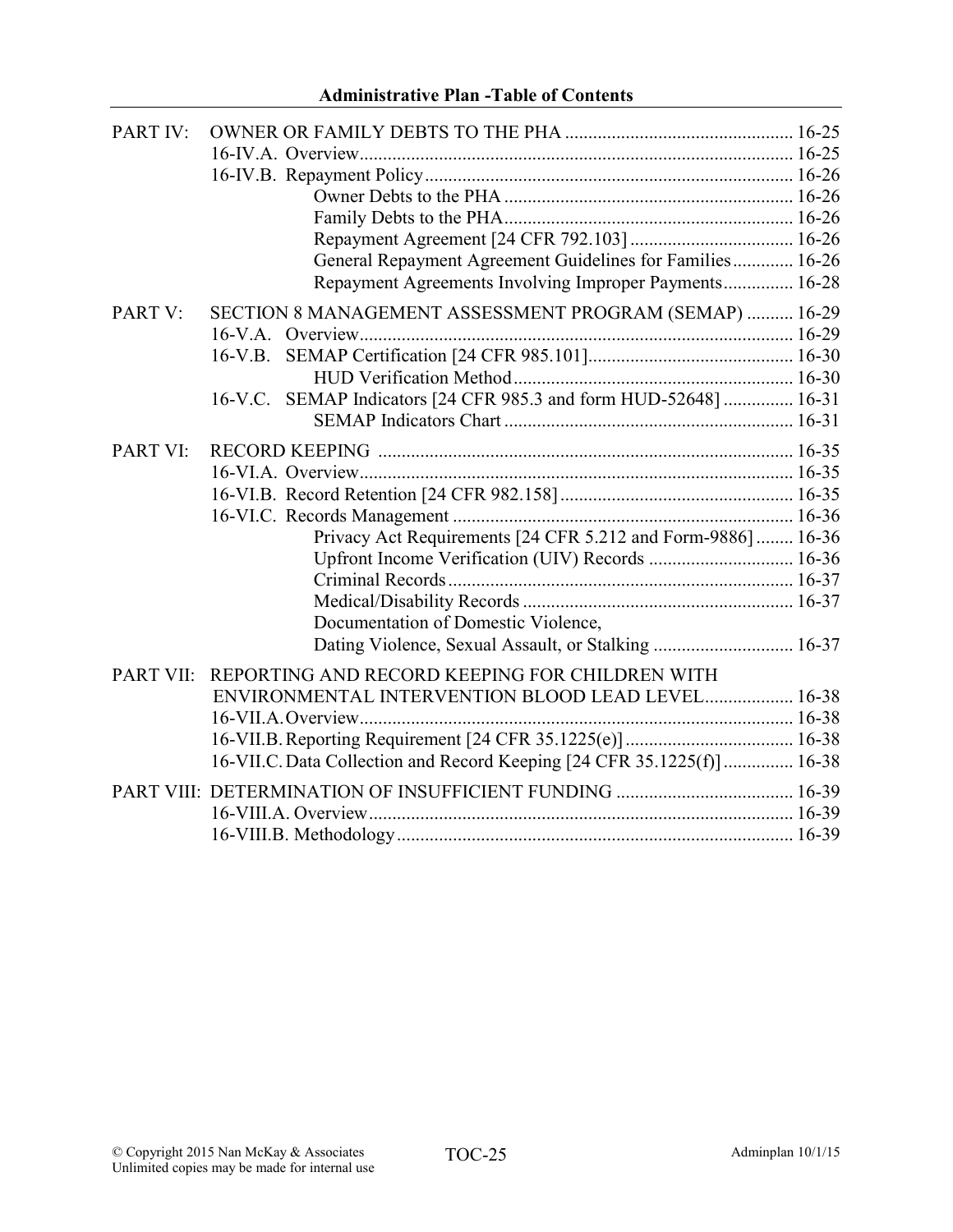| PART IX: | VIOLENCE AGAINST WOMEN ACT (VAWA): NOTIFICATION,                                               |  |
|----------|------------------------------------------------------------------------------------------------|--|
|          |                                                                                                |  |
|          |                                                                                                |  |
|          |                                                                                                |  |
|          |                                                                                                |  |
|          |                                                                                                |  |
|          | Notification to Program Applicants and Participants                                            |  |
|          |                                                                                                |  |
|          |                                                                                                |  |
|          |                                                                                                |  |
|          |                                                                                                |  |
|          | Discretion to Require No Formal Documentation                                                  |  |
|          |                                                                                                |  |
|          | Failure to Provide Documentation [24 CFR 5.2007(c)]  16-45                                     |  |
|          |                                                                                                |  |
|          |                                                                                                |  |
|          | Exhibit 16-1: Sample Notice of Occupancy Rights Under the Violence Against Women Act,          |  |
|          |                                                                                                |  |
|          | Exhibit 16-2: Certification of Domestic Violence, Dating Violence, Sexual Assault, or Stalking |  |
|          |                                                                                                |  |
|          | Exhibit 16-3: NMA Emergency Transfer Plan for Victims of Domestic Violence, Dating             |  |
|          |                                                                                                |  |
|          |                                                                                                |  |
|          | Exhibit 16-4: Emergency Transfer Request for Certain Victims of Domestic Violence, Dating      |  |
|          |                                                                                                |  |
|          | Exhibit 16-5: Sample Notice to Housing Choice Voucher Owners and Managers Regarding the        |  |
|          |                                                                                                |  |
|          |                                                                                                |  |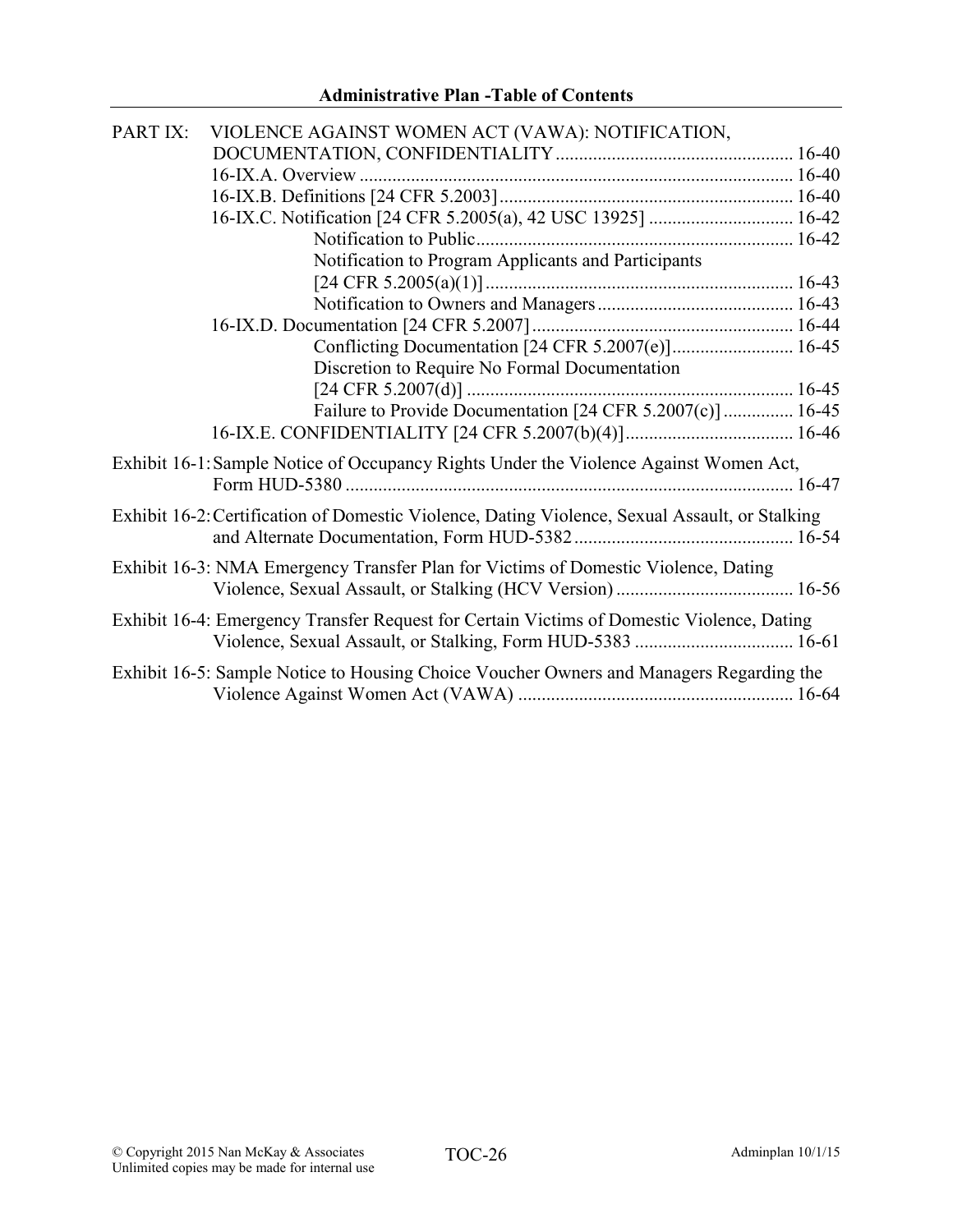#### Chapter 17 PROJECT-BASED VOUCHERS

| PART I:  |             |                                                             |  |
|----------|-------------|-------------------------------------------------------------|--|
|          | $17-I.A.$   |                                                             |  |
|          | $17-I.B.$   | Tenant-Based vs. Project-Based Voucher Assistance           |  |
|          |             |                                                             |  |
|          | $17-I.C.$   |                                                             |  |
|          | $17-I.D.$   |                                                             |  |
| PART II: |             |                                                             |  |
|          | $17$ -II.A. |                                                             |  |
|          | $17$ -II.B. | Owner Proposal Selection Procedures [24 CFR 983.51(b)] 17-5 |  |
|          |             | Solicitation and Selection of PBV Proposals                 |  |
|          |             |                                                             |  |
|          |             | PHA-Owned Units [24 CFR 983.51(e), 983.59,                  |  |
|          |             |                                                             |  |
|          |             | PHA Notice of Owner Selection [24 CFR 983.51(d)] 17-10      |  |
|          | $17$ -II.C. |                                                             |  |
|          |             |                                                             |  |
|          |             |                                                             |  |
|          |             |                                                             |  |
|          | $17$ -II.E. | <b>Subsidy Layering Requirements</b>                        |  |
|          |             | [24 CFR 983.55, FR Notice 11/24/08, FR Notice 7/9/10,       |  |
|          |             |                                                             |  |
|          | $17$ -II.F. |                                                             |  |
|          |             | 25 Percent per Project Cap                                  |  |
|          |             |                                                             |  |
|          |             | Exceptions to 25 Percent per Project Cap                    |  |
|          |             |                                                             |  |
|          |             | Promoting Partially-Assisted Buildings                      |  |
|          |             |                                                             |  |
|          | $17$ -II.G. |                                                             |  |
|          |             | Compliance with PBV Goals, Civil Rights Requirements,       |  |
|          |             |                                                             |  |
|          |             | Existing and Rehabilitated Housing Site and Neighborhood    |  |
|          |             |                                                             |  |
|          |             | New Construction Site and Neighborhood Standards            |  |
|          |             |                                                             |  |
|          |             |                                                             |  |
|          |             |                                                             |  |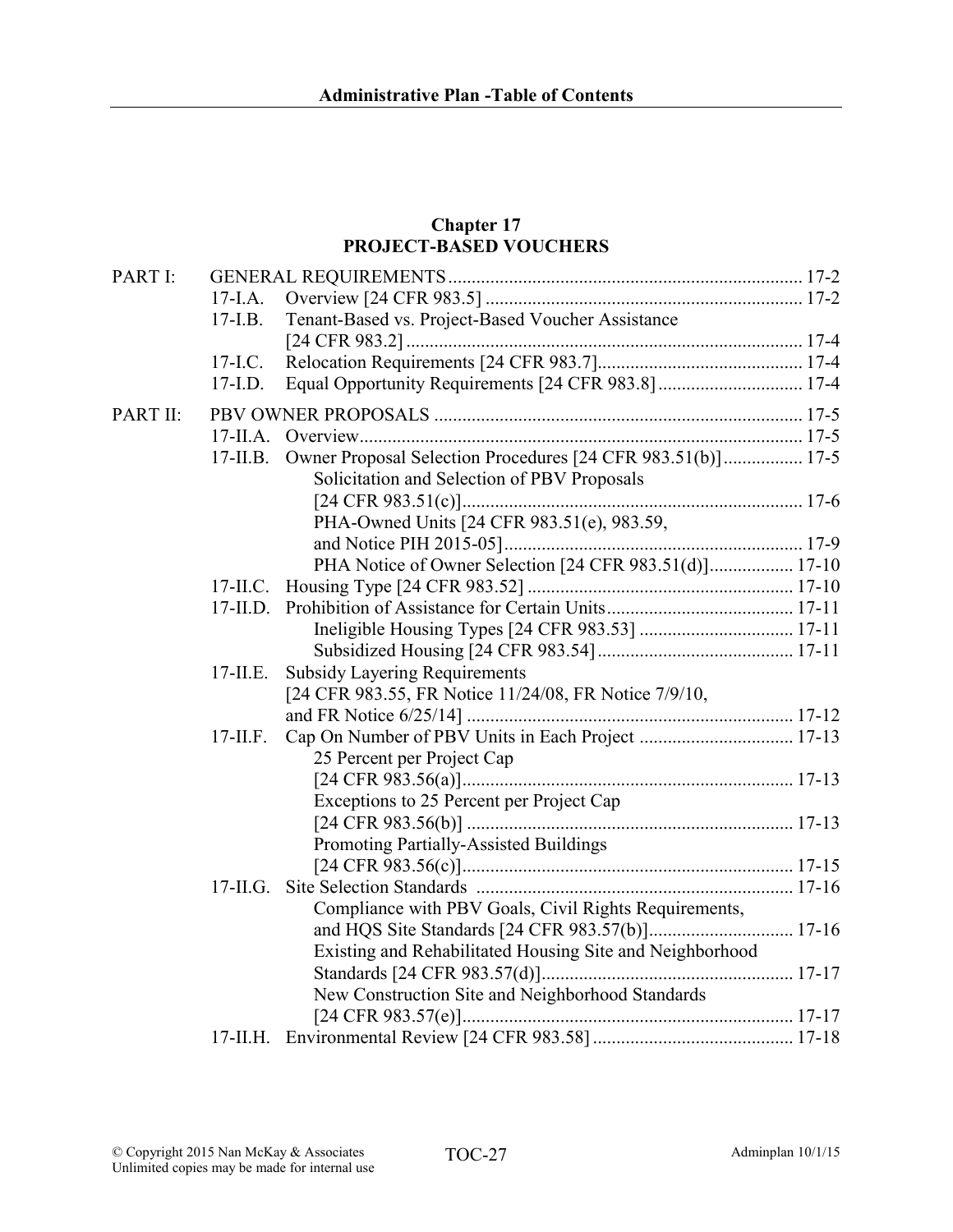# Administrative Plan -Table of Contents

| PART III: |                                                                          |  |
|-----------|--------------------------------------------------------------------------|--|
|           |                                                                          |  |
|           |                                                                          |  |
|           |                                                                          |  |
|           | 17-III.C. Housing Accessibility for Persons with Disabilities  17-19     |  |
|           |                                                                          |  |
|           |                                                                          |  |
|           | Pre-HAP Contract Inspections [24 CFR 983.103(b)] 17-20                   |  |
|           |                                                                          |  |
|           | Annual/Biennial Inspections [24 CFR 983.103(d),                          |  |
|           |                                                                          |  |
|           |                                                                          |  |
|           | Inspecting PHA-Owned Units [24 CFR 983.103(f)] 17-21                     |  |
| PART IV:  | REHABILITATED AND NEWLY CONSTRUCTED UNITS 17-22                          |  |
|           |                                                                          |  |
|           |                                                                          |  |
|           |                                                                          |  |
|           | Execution of the Agreement                                               |  |
|           |                                                                          |  |
|           |                                                                          |  |
|           |                                                                          |  |
|           |                                                                          |  |
|           |                                                                          |  |
|           |                                                                          |  |
|           | PHA Acceptance of Completed Units [24 CFR 983.156] 17-25                 |  |
| PART V:   | HOUSING ASSISTANCE PAYMENTS CONTRACT (HAP)  17-26                        |  |
|           |                                                                          |  |
|           |                                                                          |  |
|           |                                                                          |  |
|           |                                                                          |  |
|           |                                                                          |  |
|           | <b>Statutory Notice Requirements: Contract Termination</b>               |  |
|           |                                                                          |  |
|           | Remedies for HQS Violations [24 CFR 983.208(b)]  17-29                   |  |
|           |                                                                          |  |
|           | Substitution of Contract Units [24 CFR 983.207(a)] 17-30                 |  |
|           |                                                                          |  |
|           | HAP Contract Year, Anniversary and Expiration Dates<br>$17-V.D.$         |  |
|           |                                                                          |  |
|           | Owner Responsibilities Under the HAP [24 CFR 983.210] 17-31<br>$17-V.E.$ |  |
|           | $17-V.F.$                                                                |  |
|           | Housing Quality and Design Requirements                                  |  |
|           |                                                                          |  |
|           |                                                                          |  |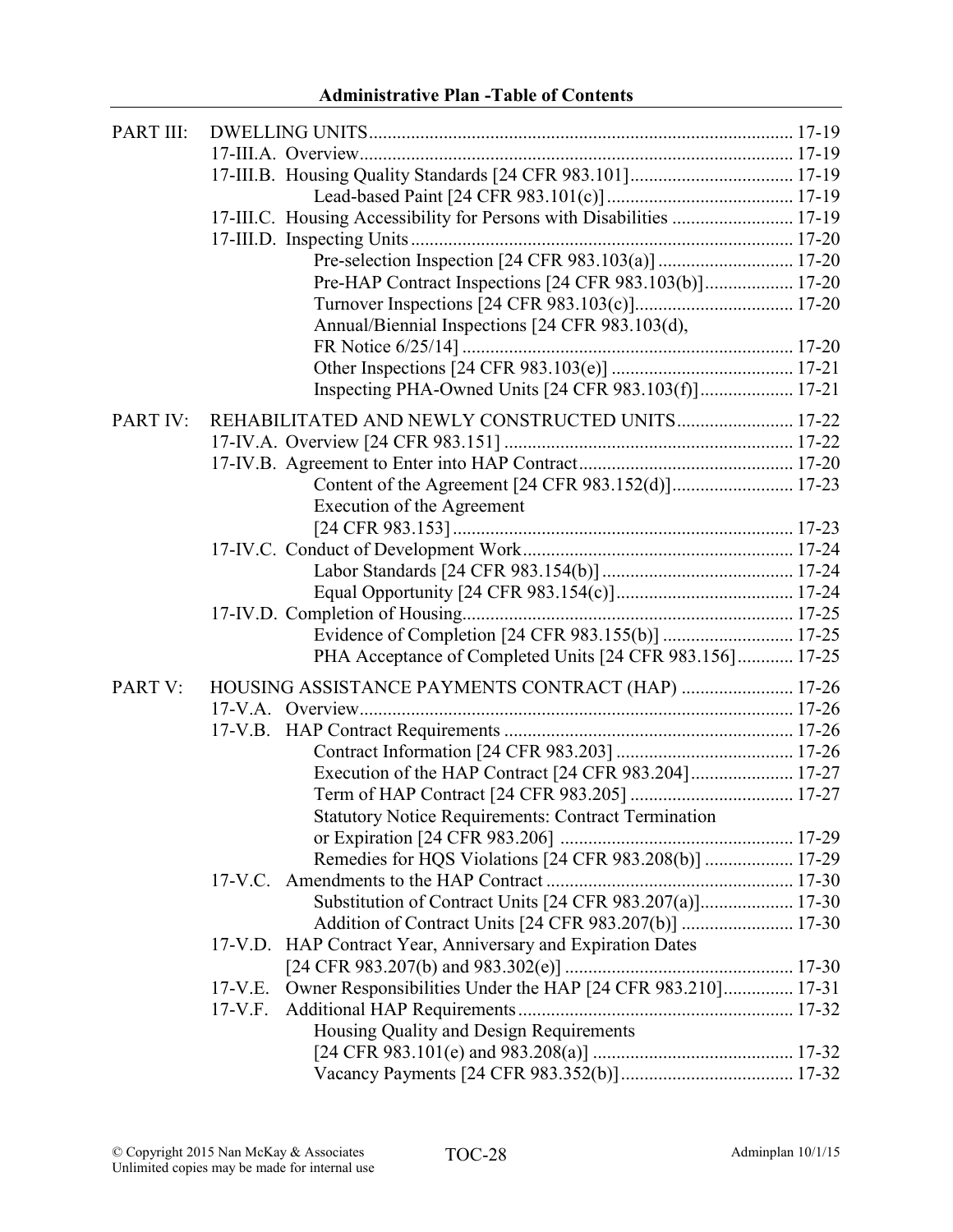| 17-VI.B. Eligibility for PBV Assistance [24 CFR 983.251(a) and (b)]  17-33<br>17-VI.C. Organization of the Waiting List<br>17-VI.D. Selection From the Waiting List<br>Units with Accessibility Features $[24 \text{ CFR } 983.251(c)(7)]$ 17-35<br>Preferences [24 CFR 983.251(d), FR Notice 11/24/08] 17-36<br>Disapproval by Landlord [24 CFR 983.251(e)(2)] 17-37<br>Reduction in HAP Contract Units Due to Vacancies<br>Initial Term and Lease Renewal [24 CFR 983.256(f)] 17-41<br>Owner Termination of Tenancy [24 CFR 983.257]  17-42<br><b>Continuation of Housing Assistance Payments</b><br>Overcrowded, Under-Occupied, and Accessible Units | PART VI: |                                                                  |  |
|----------------------------------------------------------------------------------------------------------------------------------------------------------------------------------------------------------------------------------------------------------------------------------------------------------------------------------------------------------------------------------------------------------------------------------------------------------------------------------------------------------------------------------------------------------------------------------------------------------------------------------------------------------|----------|------------------------------------------------------------------|--|
|                                                                                                                                                                                                                                                                                                                                                                                                                                                                                                                                                                                                                                                          |          |                                                                  |  |
|                                                                                                                                                                                                                                                                                                                                                                                                                                                                                                                                                                                                                                                          |          |                                                                  |  |
|                                                                                                                                                                                                                                                                                                                                                                                                                                                                                                                                                                                                                                                          |          |                                                                  |  |
|                                                                                                                                                                                                                                                                                                                                                                                                                                                                                                                                                                                                                                                          |          |                                                                  |  |
|                                                                                                                                                                                                                                                                                                                                                                                                                                                                                                                                                                                                                                                          |          |                                                                  |  |
|                                                                                                                                                                                                                                                                                                                                                                                                                                                                                                                                                                                                                                                          |          |                                                                  |  |
|                                                                                                                                                                                                                                                                                                                                                                                                                                                                                                                                                                                                                                                          |          |                                                                  |  |
|                                                                                                                                                                                                                                                                                                                                                                                                                                                                                                                                                                                                                                                          |          |                                                                  |  |
|                                                                                                                                                                                                                                                                                                                                                                                                                                                                                                                                                                                                                                                          |          |                                                                  |  |
|                                                                                                                                                                                                                                                                                                                                                                                                                                                                                                                                                                                                                                                          |          |                                                                  |  |
|                                                                                                                                                                                                                                                                                                                                                                                                                                                                                                                                                                                                                                                          |          |                                                                  |  |
|                                                                                                                                                                                                                                                                                                                                                                                                                                                                                                                                                                                                                                                          |          |                                                                  |  |
|                                                                                                                                                                                                                                                                                                                                                                                                                                                                                                                                                                                                                                                          |          |                                                                  |  |
|                                                                                                                                                                                                                                                                                                                                                                                                                                                                                                                                                                                                                                                          |          |                                                                  |  |
|                                                                                                                                                                                                                                                                                                                                                                                                                                                                                                                                                                                                                                                          |          |                                                                  |  |
|                                                                                                                                                                                                                                                                                                                                                                                                                                                                                                                                                                                                                                                          |          |                                                                  |  |
|                                                                                                                                                                                                                                                                                                                                                                                                                                                                                                                                                                                                                                                          |          |                                                                  |  |
|                                                                                                                                                                                                                                                                                                                                                                                                                                                                                                                                                                                                                                                          |          |                                                                  |  |
|                                                                                                                                                                                                                                                                                                                                                                                                                                                                                                                                                                                                                                                          |          |                                                                  |  |
|                                                                                                                                                                                                                                                                                                                                                                                                                                                                                                                                                                                                                                                          |          |                                                                  |  |
|                                                                                                                                                                                                                                                                                                                                                                                                                                                                                                                                                                                                                                                          |          |                                                                  |  |
|                                                                                                                                                                                                                                                                                                                                                                                                                                                                                                                                                                                                                                                          |          |                                                                  |  |
|                                                                                                                                                                                                                                                                                                                                                                                                                                                                                                                                                                                                                                                          |          |                                                                  |  |
|                                                                                                                                                                                                                                                                                                                                                                                                                                                                                                                                                                                                                                                          |          |                                                                  |  |
|                                                                                                                                                                                                                                                                                                                                                                                                                                                                                                                                                                                                                                                          |          |                                                                  |  |
|                                                                                                                                                                                                                                                                                                                                                                                                                                                                                                                                                                                                                                                          |          |                                                                  |  |
|                                                                                                                                                                                                                                                                                                                                                                                                                                                                                                                                                                                                                                                          |          |                                                                  |  |
|                                                                                                                                                                                                                                                                                                                                                                                                                                                                                                                                                                                                                                                          |          |                                                                  |  |
|                                                                                                                                                                                                                                                                                                                                                                                                                                                                                                                                                                                                                                                          |          |                                                                  |  |
|                                                                                                                                                                                                                                                                                                                                                                                                                                                                                                                                                                                                                                                          |          |                                                                  |  |
|                                                                                                                                                                                                                                                                                                                                                                                                                                                                                                                                                                                                                                                          |          |                                                                  |  |
|                                                                                                                                                                                                                                                                                                                                                                                                                                                                                                                                                                                                                                                          |          |                                                                  |  |
|                                                                                                                                                                                                                                                                                                                                                                                                                                                                                                                                                                                                                                                          |          |                                                                  |  |
|                                                                                                                                                                                                                                                                                                                                                                                                                                                                                                                                                                                                                                                          |          |                                                                  |  |
|                                                                                                                                                                                                                                                                                                                                                                                                                                                                                                                                                                                                                                                          |          |                                                                  |  |
|                                                                                                                                                                                                                                                                                                                                                                                                                                                                                                                                                                                                                                                          |          |                                                                  |  |
|                                                                                                                                                                                                                                                                                                                                                                                                                                                                                                                                                                                                                                                          |          |                                                                  |  |
|                                                                                                                                                                                                                                                                                                                                                                                                                                                                                                                                                                                                                                                          |          |                                                                  |  |
|                                                                                                                                                                                                                                                                                                                                                                                                                                                                                                                                                                                                                                                          |          |                                                                  |  |
|                                                                                                                                                                                                                                                                                                                                                                                                                                                                                                                                                                                                                                                          |          | 17-VII.D. Exceptions to the Occupancy Cap [24 CFR 983.262] 17-46 |  |